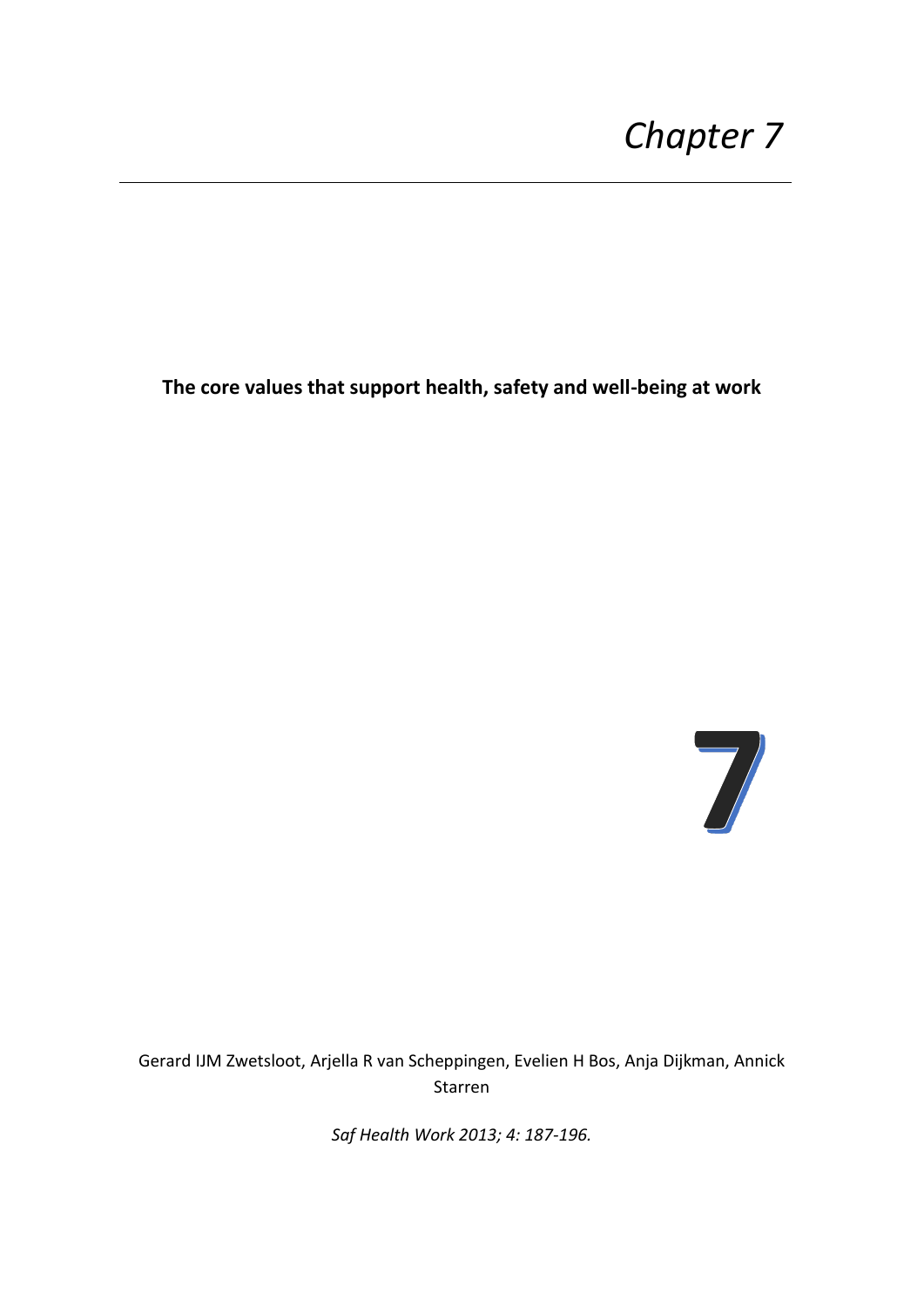# Abstract

**Background:** Health, safety and well-being (HSW) at work represent important values in themselves. It seems, however, that other values can contribute to HSW. This is to some extent reflected in the scientific literature in the attention paid to values like trust or justice. However, an overview of what values are important for HSW was not available. Our central research question was: what organizational values are supportive of health, safety and wellbeing at work?

**Methods:** The literature was explored via the snowball approach to identify values and valueladen factors that support HSW. Twenty-nine factors were identified as relevant, including synonyms. In the next step these were clustered around seven core values. Finally these core values were structured into three main clusters.

**Results:** The first value cluster is characterized by a positive attitude toward people and their "being"; it comprises the core values of interconnectedness, participation and trust. The second value cluster is relevant for the organizational and individual "doing, for actions planned or undertaken, and comprises justice and responsibility. The third value cluster is relevant for "becoming" and is characterized by the alignment of personal and organizational development; it comprises the values of growth and resilience.

**Conclusion:** The three clusters of core values identified can be regarded as "basic value assumptions" that underlie both organizational culture and prevention culture. The core values identified form a natural and perhaps necessary aspect of a prevention culture, complementary to the focus on rational and informed behavior when dealing with HSW risks.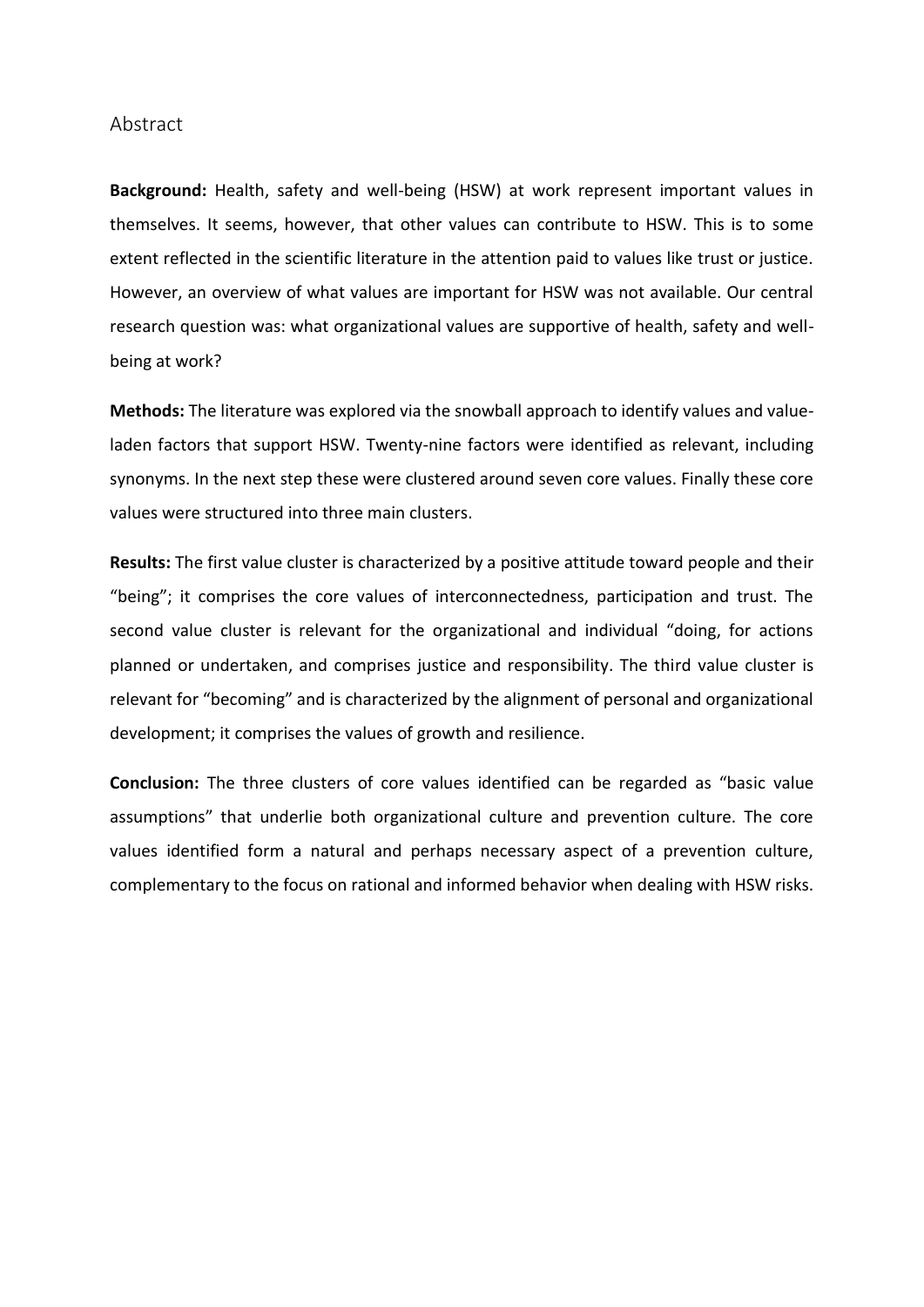# Introduction

Health, safety and well-being at work (HSW) represent important values in themselves. It seems, however, that other values can positively or negatively contribute to HSW. This is to some extent reflected in the scientific literature in the attention paid to values like trust or justice. However, an overview of what values are important for HSW was not available. Our central research question was: what organizational values are supportive of health, safety and well-being at work?

As a research team we represent different research traditions, e.g. health promotion, health and safety management, and safety culture. We were surprised about the differences in theories and practices between occupational health management and occupational safety management. In the safety literature there is much interest in "safety culture" (e.g. [1-4]), while there are only a very few publications on the relevance of organizational culture for occupational health or well-being at work; with some notable exceptions [5,6]. Recently there has been great interest in the concept of "prevention culture", especially from Occupational Safety and Health (OSH) policy makers  $[7,8]$ .<sup>1</sup> We felt health and safety management and culture are most likely to be two sides of the same coin and must have more in common than is reflected in the dominant, separated research traditions.

We were aware that in the safety culture literature, the values "trust" and "justice" are addressed [1]. Trust is also addressed in the literature on health or psychosocial health [9-13], and is a major issue for well-being at work, e.g. as measured by the benchmark system of "great place to work" [14]. However, we were not aware of any publication wherein trust was said to be relevant for the combination of HSW. We were also prompted by the increasingly close relationship of health and safety management and corporate social responsibility (CSR; see, e.g. [15,16]). CSR includes a "business ethics" dimension – implying attention for the social values of the organizations – and we were interested to know what that could mean for HSW. Another observation was that many organizations nowadays have a set of core values, usually defined by top management and communicated externally through the company website. Finally, we had in mind the paper of Zwetsloot [17], stating that if we want to achieve

**.** 

 $1$  The ILO uses the term "preventative safety and health culture".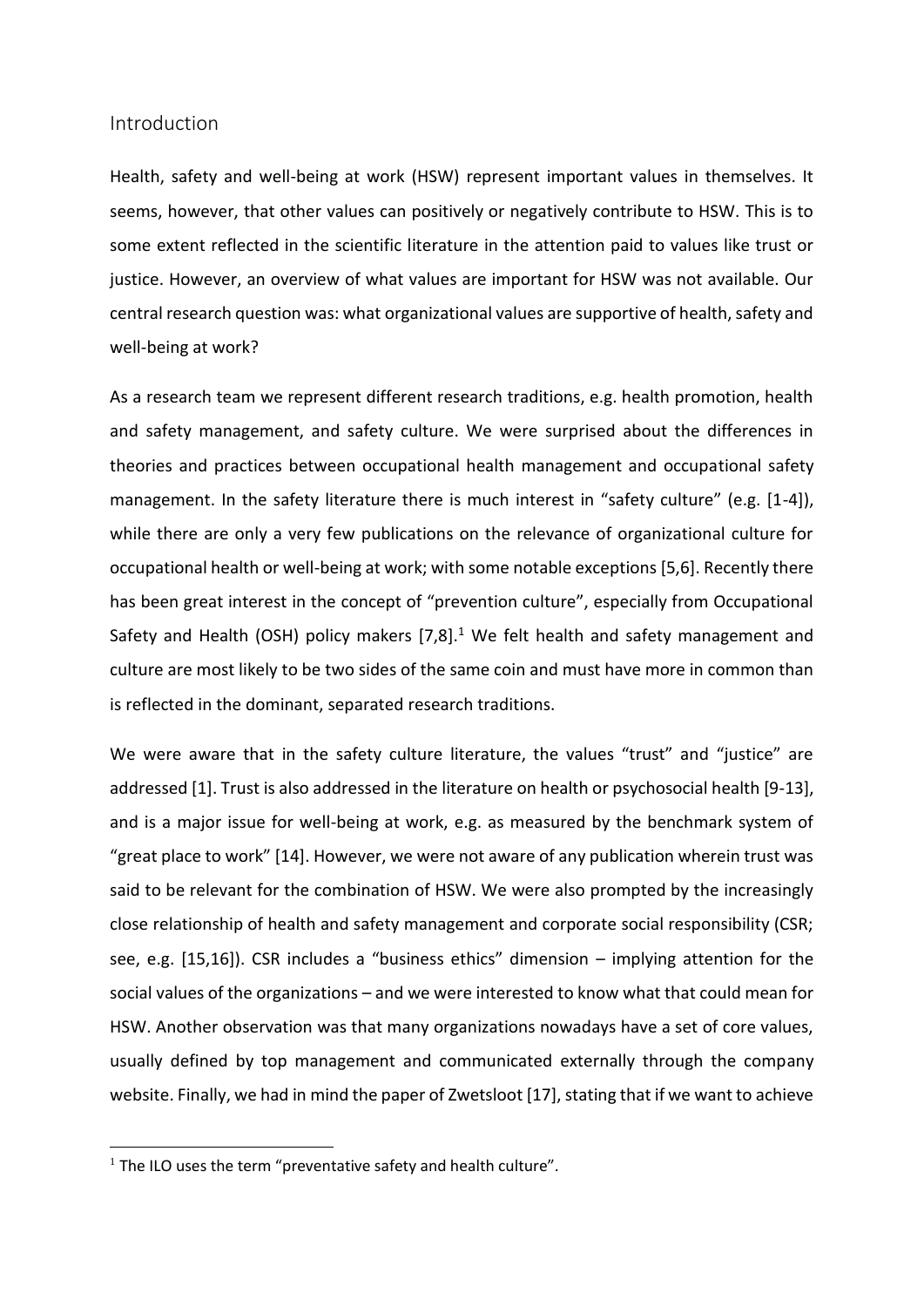excellence in health and safety management, as well as environmental or quality management, it is essential to have a combination of the "rationalities of prevention" as organized through OSH management systems which are essential for "doing things right", with value management which is important for "doing the right things". That can be easily stated, but what would that value management mean? And what values are then relevant?

#### *Relevant concepts and theories*

#### *Values*

According to the Oxford dictionary [18], values are "the principles or standards of behavior; one's judgment of what is important in life". According to the glossary terms of the excellence model of the European Foundation for Quality Management [19], values are "operating philosophies or principles that guide an organization's internal conduct as well as its relationship with the external world. Values provide guidance for people on what is good or desirable and what is not. They exert major influence on the behavior of individuals and teams and serve as broad guidelines in all situations". According to the Cambridge dictionary a "core value is a value or belief that is more important than any other" [20].

Though intangibles, values play a role in the culture of societies, but also in organizational cultures [21-23]. Values are closely associated with social norms and regarded as a vital element of organizational culture. Senge emphasizes the importance of "shared values" for successful organizational learning [24].

By defining their corporate or core values, companies give meaning to the company existence and their value for society. When core values are taken seriously and thus are more than merely "espoused theories", they are also important for the identity and cohesion of organizations. Core values therefore underlie the organization's mission, vision and strategies, but also the design and functioning of their systems, structure, style of operation, and the selection and development of staff and skills [25]; they have the potential to guide the practices and behaviors of managers, supervisors, and workers. When internalized, core values are more stable than corporate structures or management systems, especially in periods of reorganization and change.

*Health, safety and well-being as values in themselves*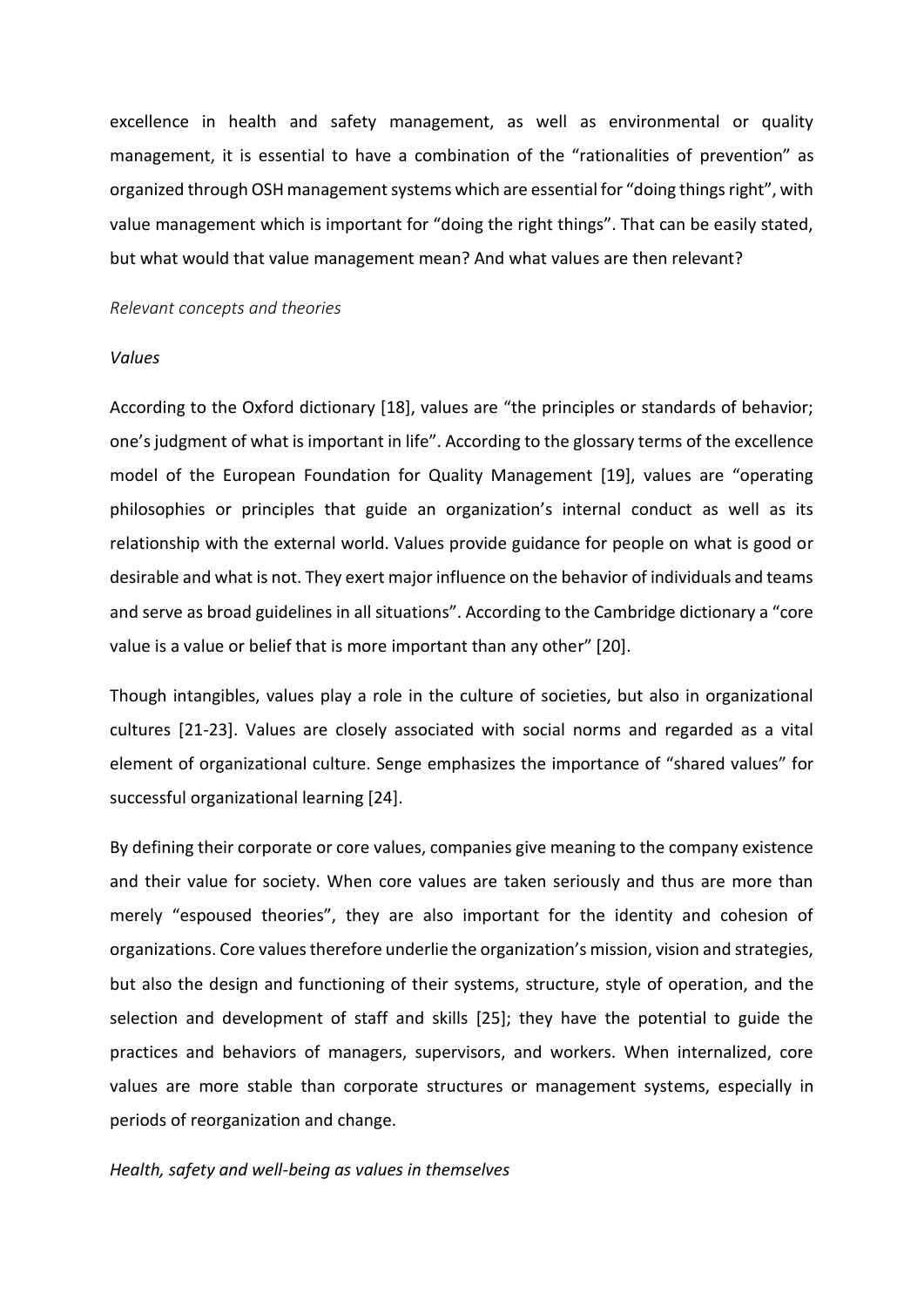There are good reasons to say that HSW represent values in themselves. Health, safety and well-being certainly belong to what most people "judge to be important in life"*,* which was the second part of the definition of a value, given above. Perhaps the value aspects of HSW are most tangible in "vision zero", the ambition to realize workplaces free of accidents or at least serious accidents and harm. In the second OSH Strategy Conference [26], representatives from governments and several European and international institutions agreed that "Vision Zero" should be regarded as both the foundation and the objective for a culture of prevention [26]. Zwetsloot and colleagues [27] call the "zero accident vision" the only ethically sustainable long-term goal for safety management. The International Labour Organization (ILO) defined the protection of health and safety at work to be a fundamental right, related to the Declaration of Human Rights, and that was confirmed by the United Nations International Covenant on Economic, Social and Cultural Rights in 1976 [28]. The same value aspects are associated with the concept of "decent work" [29]*.* According to the International Labor Organization, a key element for OSH management is promoting a "culture of prevention" within the enterprise where "the right to a safe and healthy working environment is respected and where employers and workers actively participate in securing a safe and healthy working environment" [30].

### *The relevance of values for the organizational culture*

Schein [31,33] distinguished three levels of organizational culture: basic assumptions, espoused values, and artifacts; the later including aspects of behavior. The basic assumptions cannot be directly observed or perceived, but they are the core of an organizational culture. The espoused values are those that the organization and its top management proclaim to be important. The artifacts, e.g. working practices, are phenomena co-determined by the corporate culture; they can easily be observed or measured, but it is not so easy to clarify the link with the two underlying layers of the culture. The influence of the deeper layers of culture, the basic assumptions and values, on the members of the organization remains largely unconscious or even subconscious [22, 31, 33]. It is transferred to new members of the organization through implicit socialization processes. In his research Schein [33,34] clearly demonstrated that for a long-lasting safety improvement, a change in the organizational culture can be needed, implying that this change cannot be limited to a change in artifacts or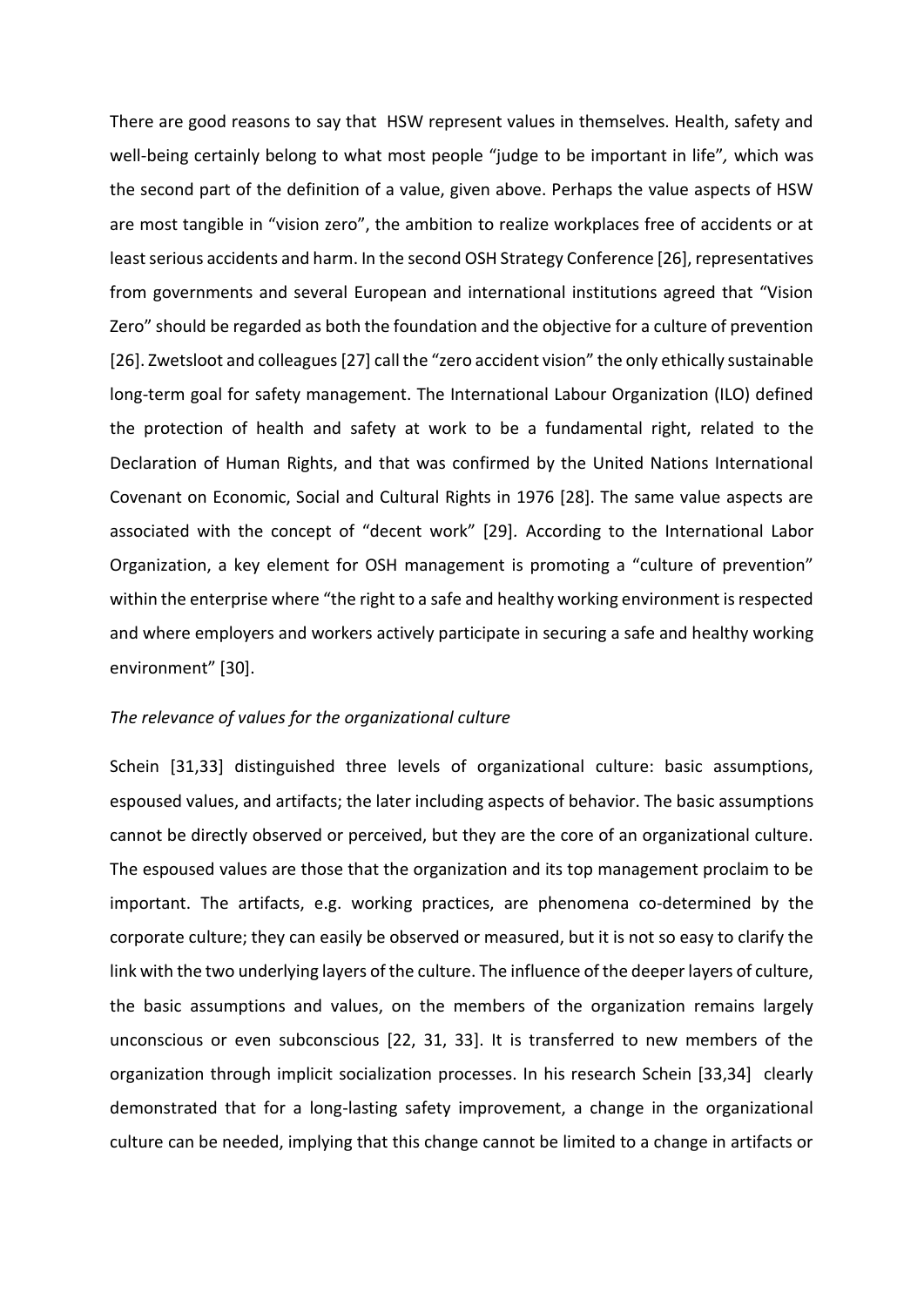espoused theories, but also requires a change of the "basic assumptions", which we assume to include internalized values.

Our assumption is that characteristics of the general organizational culture, and more specifically the presence or absence of certain values or core values in company practices, can help or hinder the development of a prevention culture.

We understand the "culture of organizations" as a complex and ambiguous concept, comprising the values, norms, habits, opinions, attitudes, taboos, rituals and visions of reality that have an important influence on decision-making and behavior of and within organizations. This research focuses on values, and does not address other relevant aspects of organizational culture or prevention culture.

### *Values and health at the work place*

Although safety culture is a frequently researched phenomenon, this is much less the case for a culture that supports occupational health or workplace health promotion. In several health theories the social work-environment is, however, regarded as a determinant of health and is increasingly recognized as relevant for healthy or unhealthy behavior. The focus on "social work environment" is, however, mostly on the environment of the individual at risk, usually at the level of teams or departments. Several authors identified culture as an important health-influencing factor [5,6,10,35,36]. The companies participating in the Enterprise for Health network share an important basic conviction that they regularly communicate externally: "Activities resulting from a corporate culture based on partnership and participation in health promotion activities are an investment in the future of their enterprises. It ensures competitiveness in the long term by building-up and maintaining innovative human wealth" [37,38]. In the World Health Organization's recent Healthy Workplaces model, values are included as an important prerequisite of successful health interventions at work [39] without, however, specifying these values. The European Network for Workplace Health Promotion (ENWHP) emphasizes the importance of organizational culture, leadership principles and values as vital aspects of workplace health promotion [40], again without specifying the relevant values. In the European framework for psychosocial risk management, PRIMA-EF, [41] values like trust, participation and responsibility are mentioned as important, while "low social value" is mentioned as a psychosocial hazard.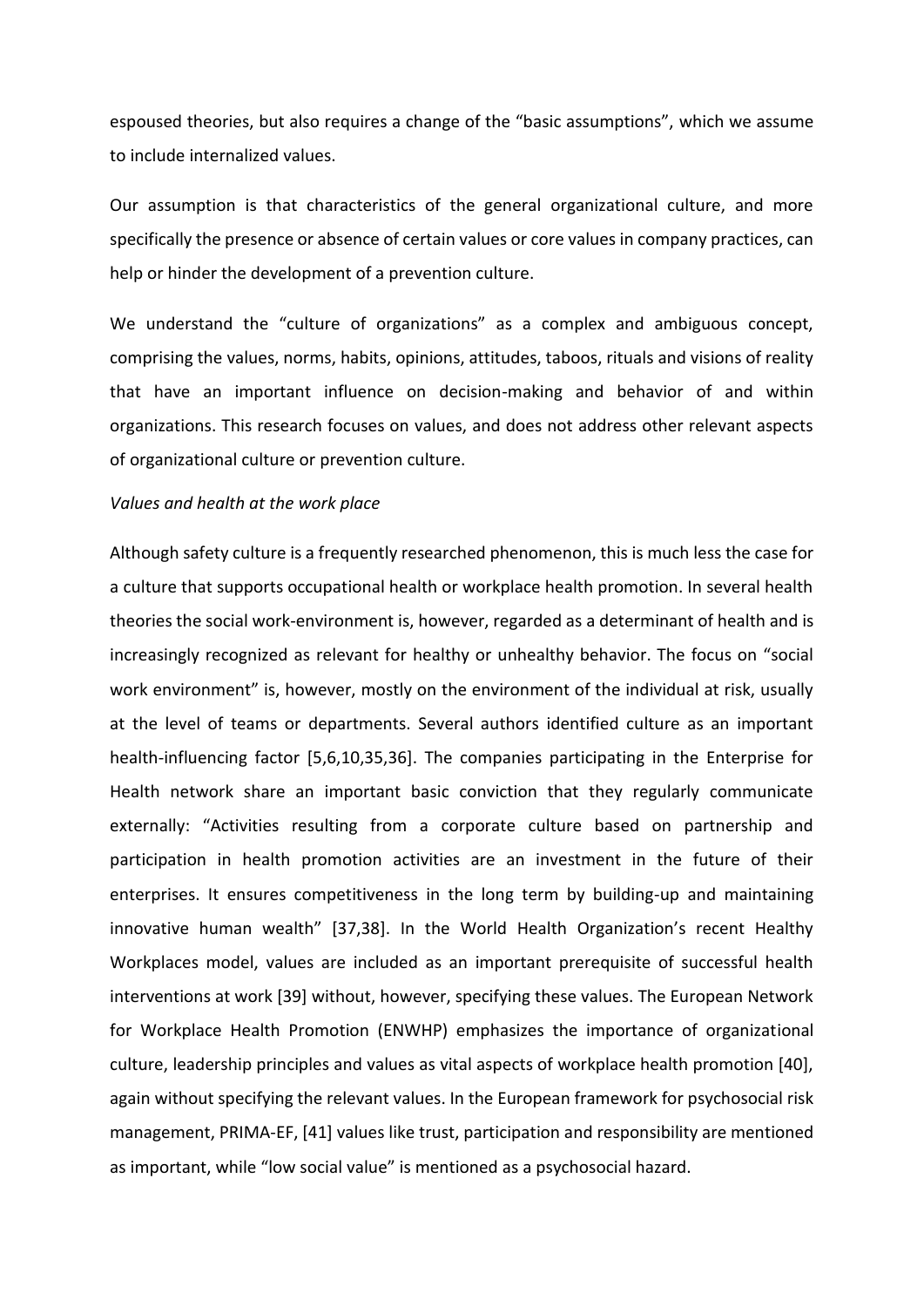# *Values and occupational safety*

Safety culture is an important issue in research and company practice. As Hale and Hovden stated [2], we live nowadays in the "third age of safety", wherein the focus is no longer only on technological (the first age) or organizational measures (the second age). On top of that, the focus in safety today is mainly on culture and human behavior.

There are many different definitions of "safety culture" and the related concept of "safety climate". Guldenmund [3] presented 18 different definitions in his review article on safety culture. An important commonality of these definitions is the awareness and perception of safety risks. Only two of these definitions refer explicitly to values [42,43], but many refer to the closely related topic of "shared beliefs".

According to Reason [1], a characteristic of a positive safety culture is a "just culture": an atmosphere of trust that encourages people to deliver OSH relevant information and where everybody knows what is acceptable and unacceptable behavior. Justice and reliable information, even if it is bad news, generates credibility and confidence in safety management.

# *Values and well-being at work*

The values that support HSW are linked to what McGregor [44] called "the human side of the enterprise" which is obviously important for well-being at work. Weisbord [45] elaborated on McGregor, and emphasized the importance of "organizing and managing for dignity, meaning and community."

A related notion stems from Beer [46] who focuses on high-performance, high-commitment organizations. Beer states that "commitment cannot be developed through logical argument". He also concludes that "employees, who are psychologically aligned with the mission and the values of the organization, are intrinsically motivated and generate high performances" [46]. An implication would be that when HSW supporting values are shared by the organization and its members, that is likely to enhance HSW as well as work performance; an example of "good HSW is good business".

# *Research objectives and questions*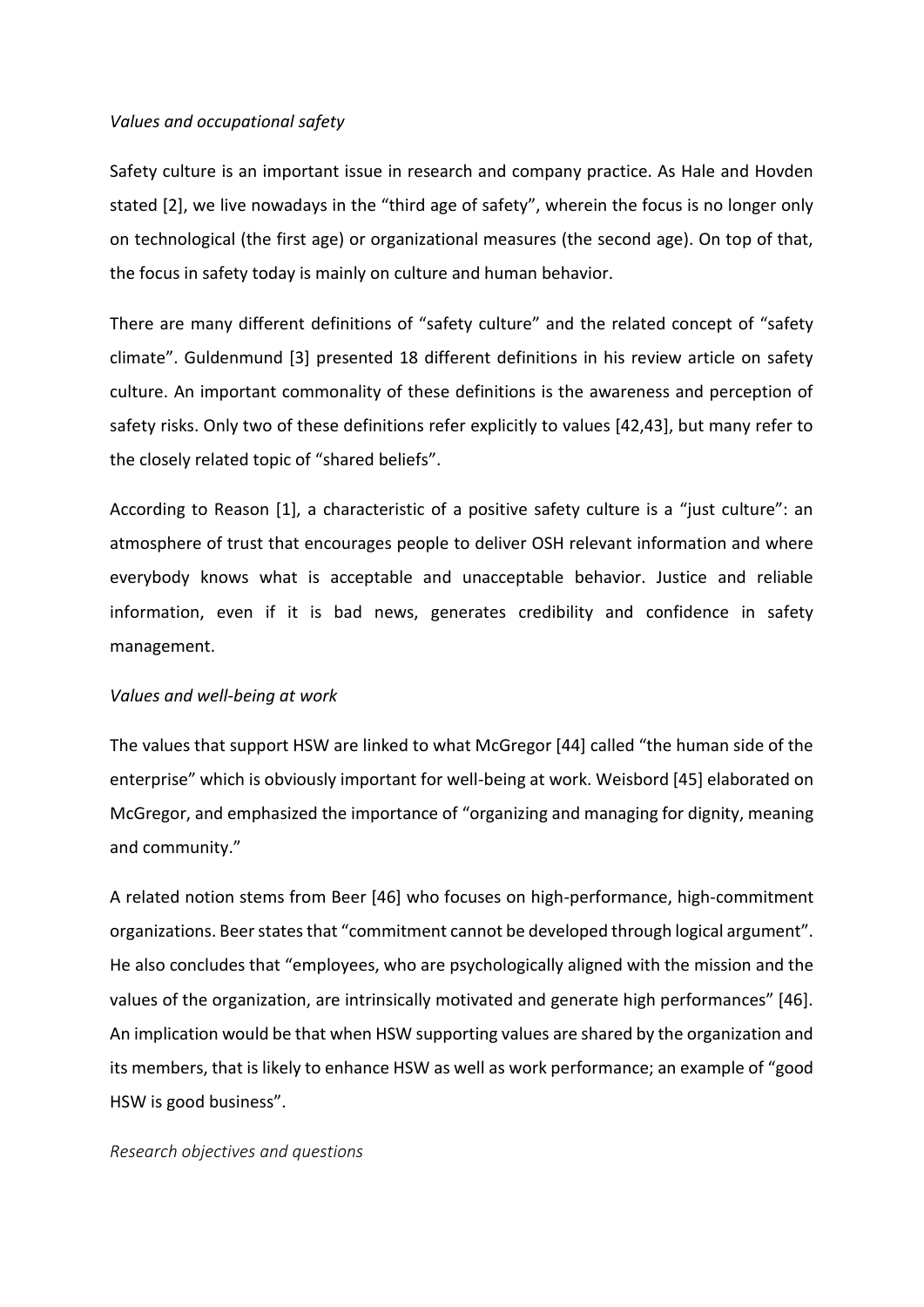To summarize, in different scientific traditions, individual values are recognized as HSWinfluencing factors. However, a good overview of HSW-related values is missing. The present study aims to fill this gap by identifying relevant values and clustering them into a limited set of core values supportive of HSW.

Our central research question "what organizational values are supportive of health, safety and well-being at work?" was operationalized into the following sub research questions: (1) What organizational values or value-laden concepts are mentioned in the literature as relevant for HSW?; and (2) Can these values and value-laden concepts be logically clustered around a limited set of core values relevant for HSW?

For the purpose of addressing our research questions, there is, to our knowledge, no generally accepted theory available. Consequently, several theories and scientific traditions are potentially relevant for our research. This implies that the nature of our research was exploratory.

# Materials and methods

# *The literature search*

The first part of the research comprised a broad literature search and review. In that effort we were interested in "values and value-laden concepts" relevant to HSW. The search term "value" was not of much help, as it almost always refers to economic value. A systematic search in Scopus using the string <core value and occupational health and safety> revealed 11 articles from 2005-2009, but these papers addressed only marginally the types of values we were interested in.

Therefore it was decided to start gathering and analyzing publications with a relatively broad scope. We started with literature we had already selected in two preceding projects on respectively "safety culture" [1] and the importance of social-ecological contexts in health theories [especially 47]. Publications from relevant international networks and agencies were included [15,38] as well as international policy documents and underlying reports (e.g. [28, 29 39, 48]). We used the snowball method for our literature search, building on the broader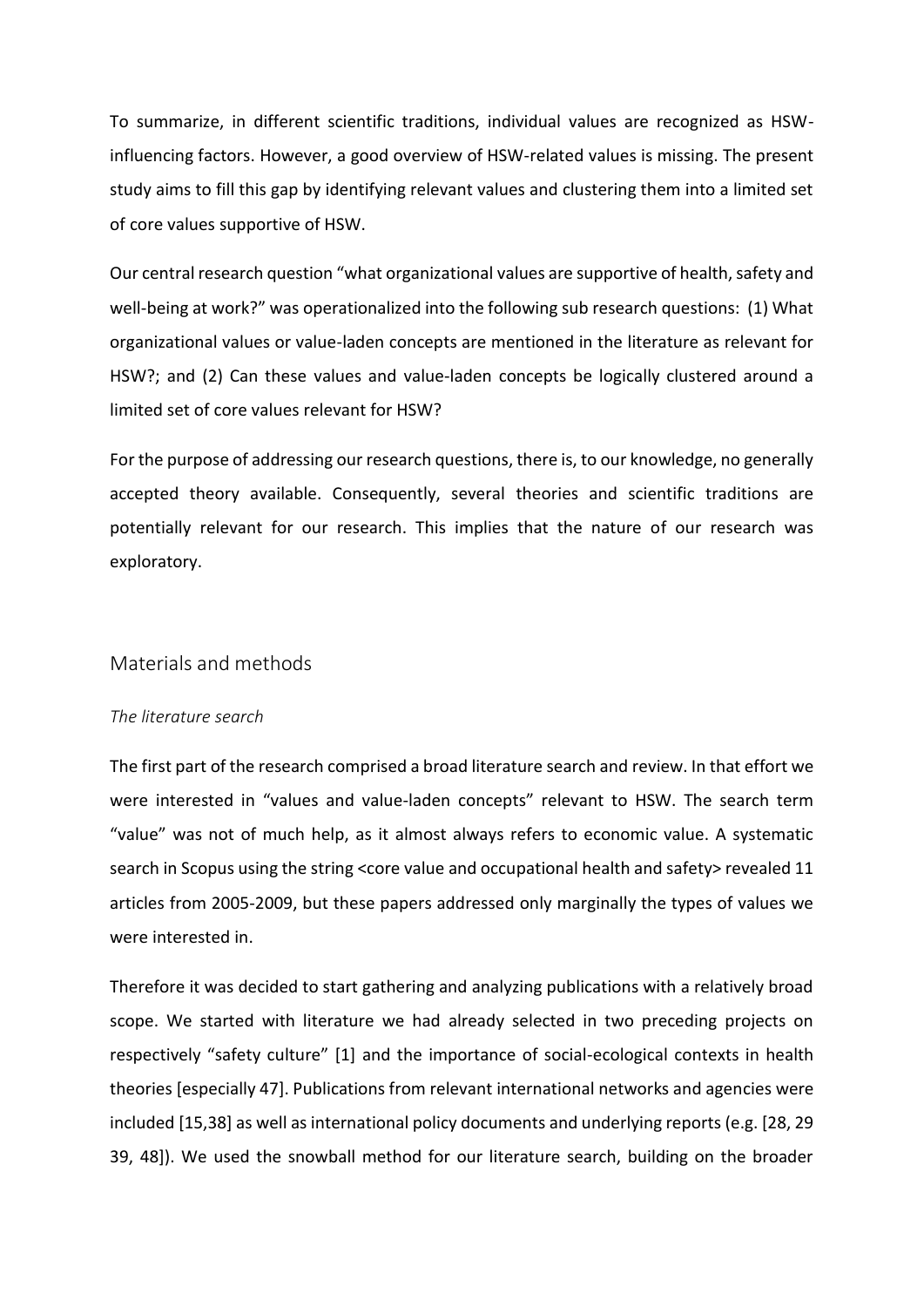literatures identified. We used the search terms Health, and/or Safety, and/or Well-being, and/or OSH combined with organizational culture; we also searched for, e.g., socio-ecological models and health and/or wellbeing at work; and we searched in the literature on the social determinants of health. Besides the traditional snowball, whereby references are used to trace older relevant literatures, we also used Google Scholar to investigate publications that cited the relevant literatures already identified for tracing recent publications.

We selected those literatures wherein values or value-laden concepts were addressed relevant for an HSW prevention culture, organizational culture, interpersonal processes, social interactions, and the processes of socialization and collective learning in organizations, as we assumed that these factors and processes are relevant for developing and maintaining shared values. Finally, during our research, we were keen to start dialogues on the value aspects of HSW with experts at international conferences the research team members participated in, in order to identify additional relevant value factors and literatures. At a later stage of our literature search, we also included literature about practical methodologies, instruments, and tools for developing a HSW prevention culture, because several tools are based on diagnostic models with underlying dimensions, which may include values, e.g. [47,49,50,51,52]. The search was ended when further snowballing did not lead to the identification of additional value factors.

We excluded factors or concepts that have a predominantly "system" character, such as work organization or management systems, as well as factors that are primarily bound to individual workers or managers, e.g., competencies or individual characteristics. When we considered, for example Karasek & Theorell's well-known job-strain and stress theory [53], the factors "job demands" and "decision latitude" were excluded because these characterize "the system" rather than values of organizations. However, the factor "social support" in this theory was included as it is clearly associated with social interactions in organizations. Factors like leadership, commitment, excellence, etc. were excluded as well. We acknowledged that the various leadership styles are likely to be implicitly associated with various sets of values. This is certainly an interesting research topic, but our focus was on values that support HSW, and not on the value implications of various leadership styles.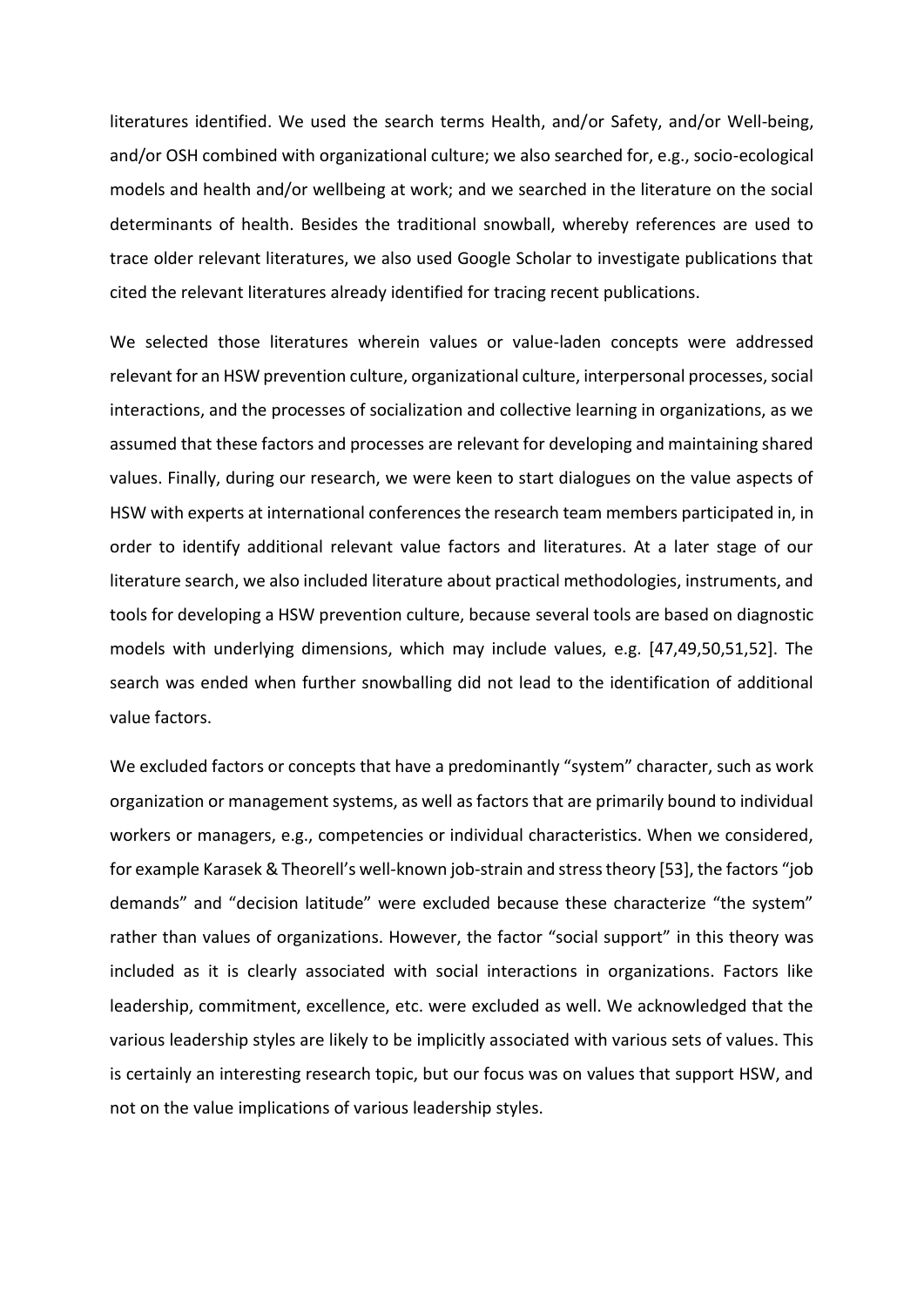It was not our intention to list as many as possible references on certain value factors, e.g., on social support or justice. Instead, we aimed to identify relevant values based on significant publications. We were not able to perform an exhaustive literature search on each individual core value, and an attempt to present a complete overview of their meaning was beyond the scope of this research and publication.

# *The clustering process*

As a result of the literature research, 29 values or value-laden concepts were identified, but it was obvious that several were synonyms, were overlapping or were somehow related. There was clearly a need to make closely related clusters of value factors. This was mainly done through "content analysis": similar concepts, e.g. fairness and justice were clustered. This was done by the researchers jointly in dialogue. Only in a few cases the clustering process was not straightforward, e.g., stakeholder involvement is clearly related to corporate social responsibility, but also related to participation. For reasons of clarity every value factor was attributed only to the cluster it was judged most relevant for.

To identify a core value for each cluster, the question arose, "what values are more central than other values or value-laden factors?" Like organizational culture in Schein's model [31], our understanding was that values are multi-layered; some value factors are "essential values"; comparable to Schein's "basic assumptions", these are potentially relevant for the identity of organizations, and we selected them as the core values. Other factors seemed to be "expressions" of such deeper values, and may have more in common with what Schein called "espoused values" or "artifacts". For example: "interconnectedness" was selected as a core value, while "social support" was regarded as an expression thereof.

# *Validation*

Both the clustering of value factors and the selection of the core values for each cluster, were not done in academic isolation. Two workshops were held with stakeholders, regarded as experts. Reports were made of those meetings; the reports were fed back to the participants to verify the conclusions.

In the first stakeholder meeting company representatives, independent HSW experts and business consultants participated (*n* = 14). They were selected because they were known in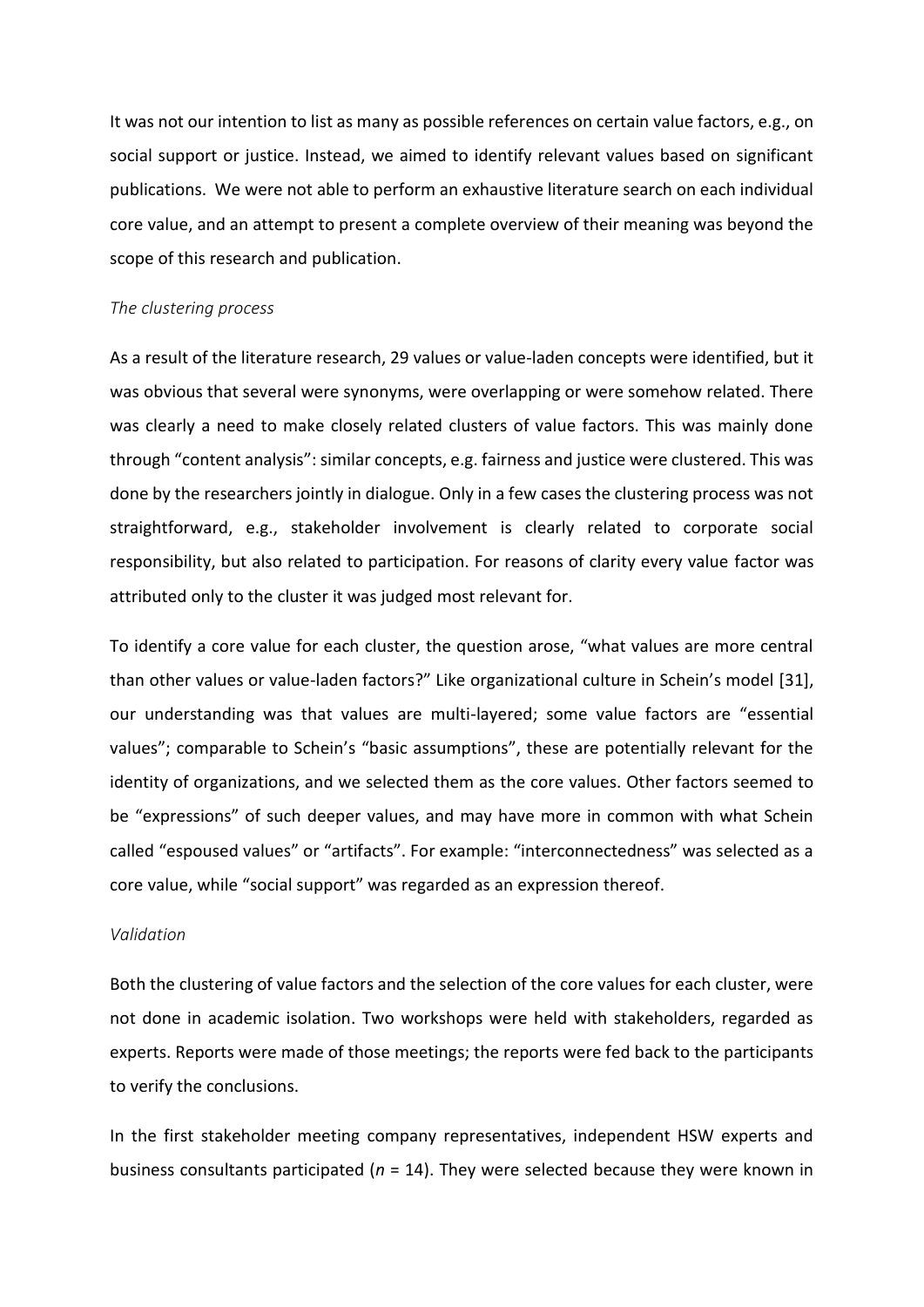The Netherlands as strategic thinkers, pursuing simultaneously excellence in HSW and in business performance and/or corporate social responsibility. In this meeting the idea of using corporate values to support a HSW culture was presented, analyzed and discussed. The participants were challenged to clarify the meaning of core values of the companies they represented, or in case of independent experts, knew well, for the development of a HSW prevention culture. The participants were also invited to give feedback and associations on the cultural factors identified. We invited them to cluster the cultural factors and select for each cluster one of them as "core value". Although the research team had initially identified six clusters, the stakeholders came up with seven clusters, the cluster around participation being the additional cluster. This prompted us to adapt our clustering accordingly.

In a second workshop with representatives from Dutch front-runner companies in HSW, who were experts/practitioners in HSW, the adjusted set of now seven HSW relevant core values and clusters was presented and discussed to make sure they had face validity for the company representative. There were eight experts participating, one expert participated also in the first workshop. The participants also discussed the practicalities of developing core values to support HSW; these are used in the discussion section of this paper.

Finally, as the last step in our research project, we decided to categorize the seven core values identified. Again the clustering was done jointly by the research team, in dialogue. We ended up with three main categories of core values that are supportive of HSW. As these categories are rather abstract in nature, it was not regarded as useful to organize a validating workshop with stakeholders because their expertise is primarily at the practical level.

In a related unpublished research effort, we explored theories and practices of value management by organizations. The findings thereof helped us to address the practical relevance of our research in the discussion section of this paper.

# Results

Our literature search yielded a variety of value factors from a range of theories used in research on HSW. Table 1 gives an overview.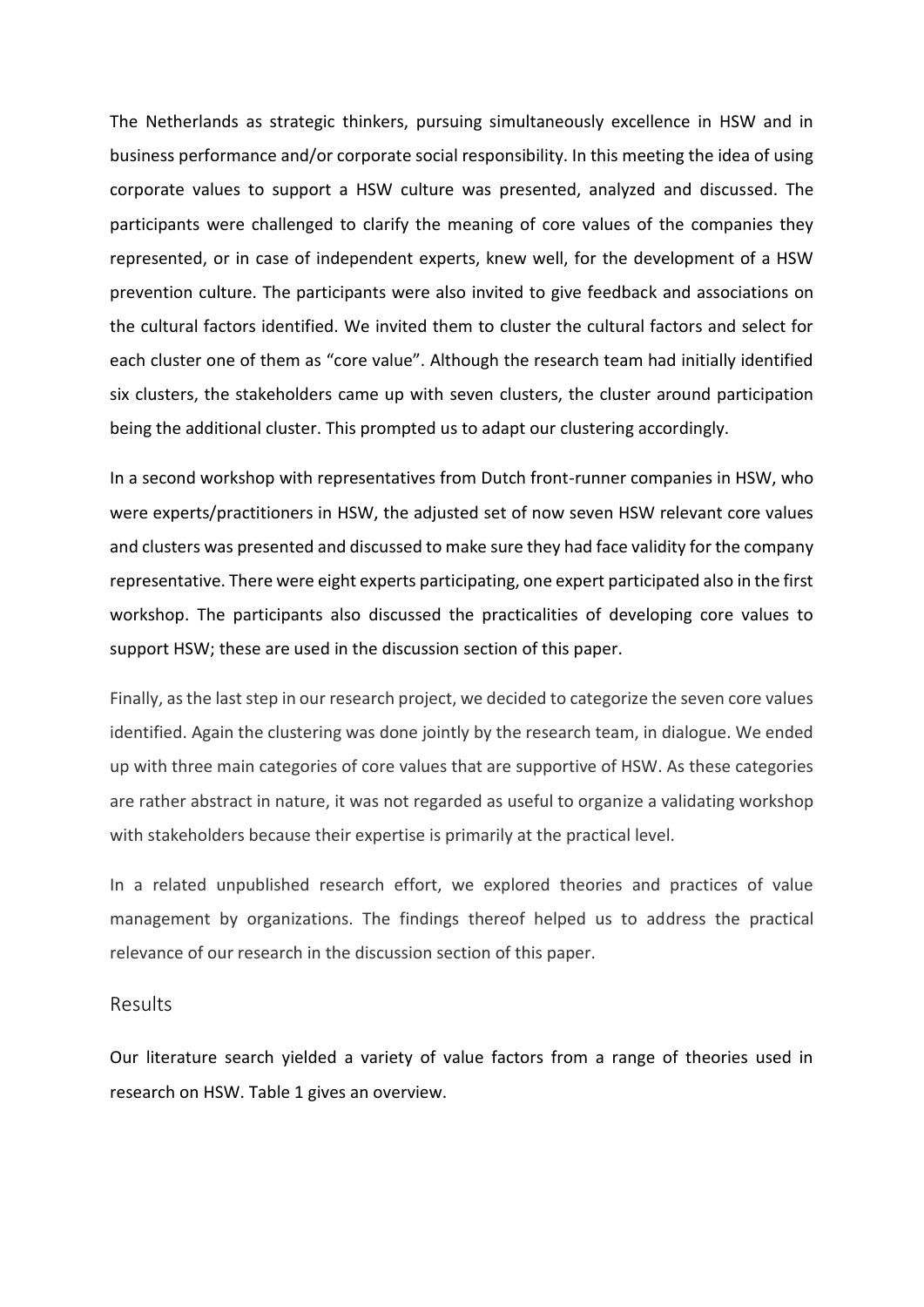| Value or cultural factor               | <b>Relevant for</b>                                                                                                                                 | Theory or Methodology/Tools                                                                                            | <b>References</b>                      |
|----------------------------------------|-----------------------------------------------------------------------------------------------------------------------------------------------------|------------------------------------------------------------------------------------------------------------------------|----------------------------------------|
| (alphabetical order)                   |                                                                                                                                                     |                                                                                                                        |                                        |
| Adaptivity                             | Health<br>Resilience                                                                                                                                | Redefining health<br>Resilience engineering                                                                            | $[54]$<br>$[55]$                       |
| Autonomy                               | Well-being                                                                                                                                          | Self-determination Theory                                                                                              | $[56]$                                 |
| Collaboration                          | <b>Mental Health</b><br><b>Business excellence</b>                                                                                                  | Social Capital                                                                                                         | [11, 12]                               |
| Connectedness or<br>interconnectedness | Well-being, identity                                                                                                                                | Human resource Management                                                                                              | $[57-60]$                              |
| Decent work                            | Better work life                                                                                                                                    | Humanization of work                                                                                                   | $[29]$                                 |
| Diversity                              | Equity and non-discrimination                                                                                                                       | Human resource management                                                                                              | $[61]$                                 |
| <b>Effort and Reward balance</b>       | Mental health at work                                                                                                                               | Effort and reward theory                                                                                               | [62]                                   |
| Empowerment                            | Psychosocial aspects of work and<br>health                                                                                                          | Human resource management                                                                                              | [63, 64]                               |
| Equity                                 | Social determinants of health                                                                                                                       | Public health                                                                                                          | [48.61, 65, 66]                        |
| Fair and open communication            | Mutual understanding, acceptance<br>and learning                                                                                                    | Dialogue theory, organisational<br>learning, business ethics                                                           | [67, 68]                               |
| Fairness                               | Health equity                                                                                                                                       | Social determinants of health                                                                                          | [69]                                   |
| Heedful organizing                     | Safety, resilience                                                                                                                                  | <b>High Reliability Organizations</b>                                                                                  | $[70]$                                 |
| High quality relationships             | Thriving at work                                                                                                                                    | Organizational studies                                                                                                 | $[59]$                                 |
| Informedness                           | Safety Culture                                                                                                                                      | Safety                                                                                                                 | [1, 71]                                |
| Inquiring interpersonal<br>actions     | Desired organisational change<br>Better understanding of complex<br>issues<br>Individual and organisational<br>learning<br>Meaningful conversations | Appreciative inquiry<br>Dialogue theory<br>Socratic conversations<br>Theory U<br>World café                            | $[50]$<br>[51, 67]<br>$[72]$<br>$[52]$ |
| Justice                                | Safety                                                                                                                                              | Safety culture                                                                                                         | [1, 73]                                |
|                                        | Mental health                                                                                                                                       | Health and well-being                                                                                                  | [9, 74]                                |
| Organizational mindfulness             | Safety, resilience                                                                                                                                  | <b>High Reliability Organisations</b>                                                                                  | $[70]$                                 |
| Participation                          | Large-Scale Interventions<br>Community approach<br>Occupational safety and health                                                                   | Organizational Development<br>Health promotion<br>Health and Safety policies and<br>management                         | $[75]$<br>[47, 64]<br>[7, 76]          |
| Reflexivity                            | Modern legislation on risk<br>management                                                                                                            | Reflexive legislation                                                                                                  | $[77]$                                 |
| Resilience                             | Safety<br>Managing the unexpected<br>Resilient people and organizations<br>Resilience workplaces                                                    | Resilience engineering<br>High reliability organizations<br>Human Resource Management<br>Resilient families and groups | $[55]$<br>$[70]$<br>$[46]$<br>$[78]$   |

# **Table 1** Values and cultural factors identified as potentially relevant for a HSW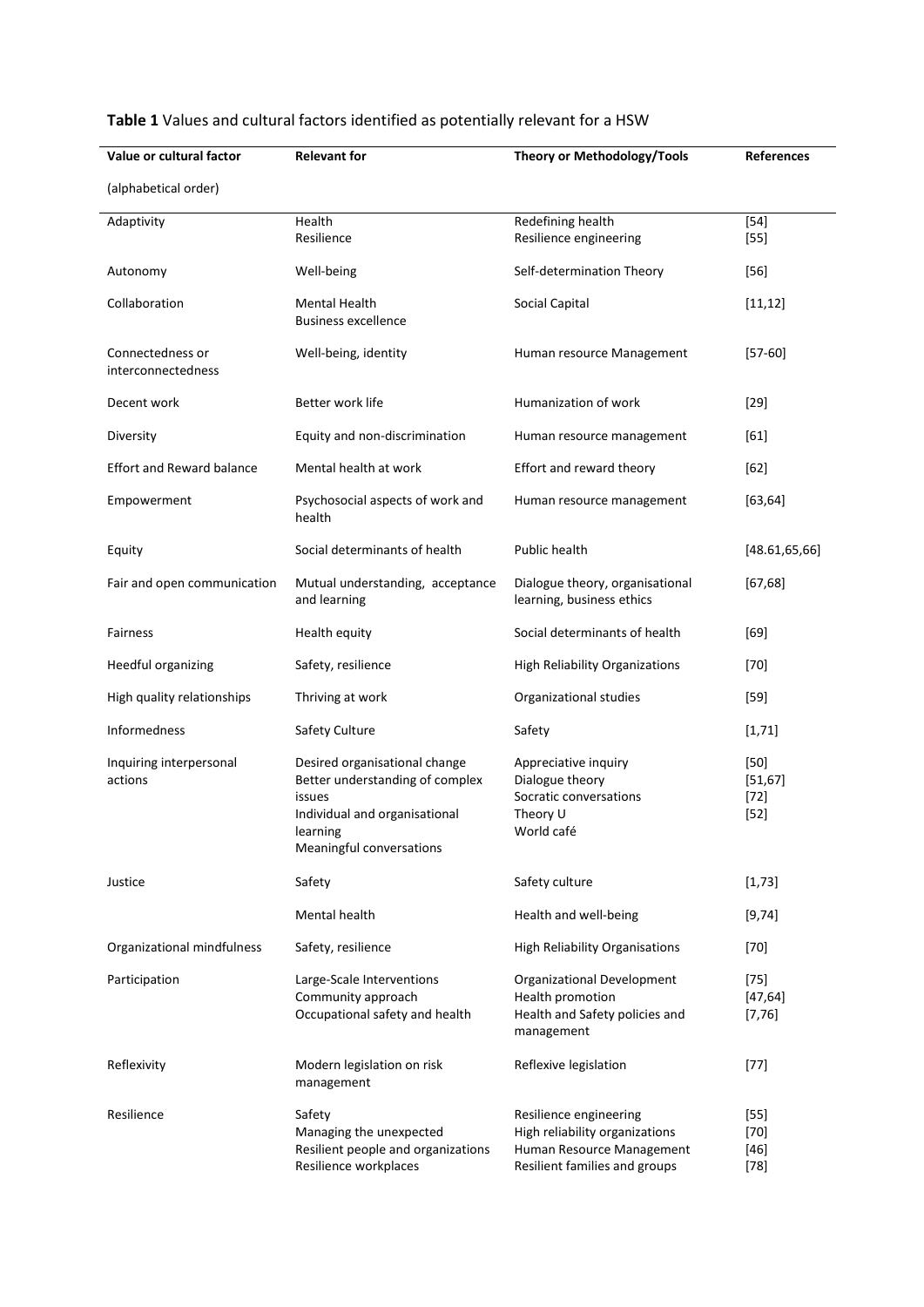| Value or cultural factor | <b>Relevant for</b>                                                           | Theory or Methodology/Tools                                                                                          | <b>References</b>                             |
|--------------------------|-------------------------------------------------------------------------------|----------------------------------------------------------------------------------------------------------------------|-----------------------------------------------|
| (alphabetical order)     |                                                                               |                                                                                                                      |                                               |
| Respect                  | Prevention of bullying                                                        | Dignity at work                                                                                                      | $[79]$                                        |
|                          | (Non) discrimination                                                          | Employment                                                                                                           | [64, 80]                                      |
| Responsibility           | Responsible Care                                                              | Corporate social responsibility                                                                                      | [15, 81]                                      |
| Self-organization        | Large-scale interventions                                                     | Organizational development                                                                                           | $[75]$                                        |
|                          | Organizational development                                                    | Communicative self-steering                                                                                          | $[82]$                                        |
|                          | Intrinsic motivation                                                          | Self-determination theory                                                                                            | $[56]$                                        |
| Self-realization, self-  | Human needs                                                                   | Hierarchy of needs                                                                                                   | $[83]$                                        |
| actualization            | Basic psychological needs                                                     | Self-Determination Theory                                                                                            | $[56]$                                        |
| Sense making             | Well-being                                                                    | Sense making                                                                                                         | $[84]$                                        |
| Social inclusion         | Well-being                                                                    | Access to employment                                                                                                 | [85]                                          |
| Social support           | Mental health                                                                 | Healthy work                                                                                                         | $[53]$                                        |
| Stakeholder involvement  | Sustainability                                                                | <b>Corporate Social Responsibility</b>                                                                               | [86]                                          |
| Trust                    | Second order learning<br>Safety culture<br>Sources of health<br>Mental health | Theory U, organizational learning<br>Dimensions of safety culture<br>Social determinants of health<br>Social capital | $[72]$<br>[1, 73, 87]<br>$[48]$<br>[11,88,89] |

### **Table 1** Values and cultural factors identified as potentially relevant for a HSW

# *Clusters of core values*

In the process of clustering the value factors, a core value was identified for each cluster regarded as the most essential. In one cluster, we concluded that the value-factors identified, informedness, inquiring interpersonal actions, reflexivity, were either practical expressions rather than core values or were more relevant for individuals than for organizations, for example, self-realization and self-actualization. It was therefore decided to use "development and growth" as the core value for that cluster.

In the clustering on a higher level, again based on content-analysis, the focus was on underlying commonalities, which were often implicit intrinsic drivers of organizational and individual behavior comparable to Schein's [31] "basic assumptions". In this way, we arrived at three types of core values that support HSW. The first value cluster is characterized by a positive attitude toward people, individually and collectively, and their "being"; it comprises the core values of trust, participation, and interconnectedness. The second value cluster is characterized by responsibility for actions planned or undertaken, for what people and organizations "do". This cluster comprises the core values of responsibility and justice. The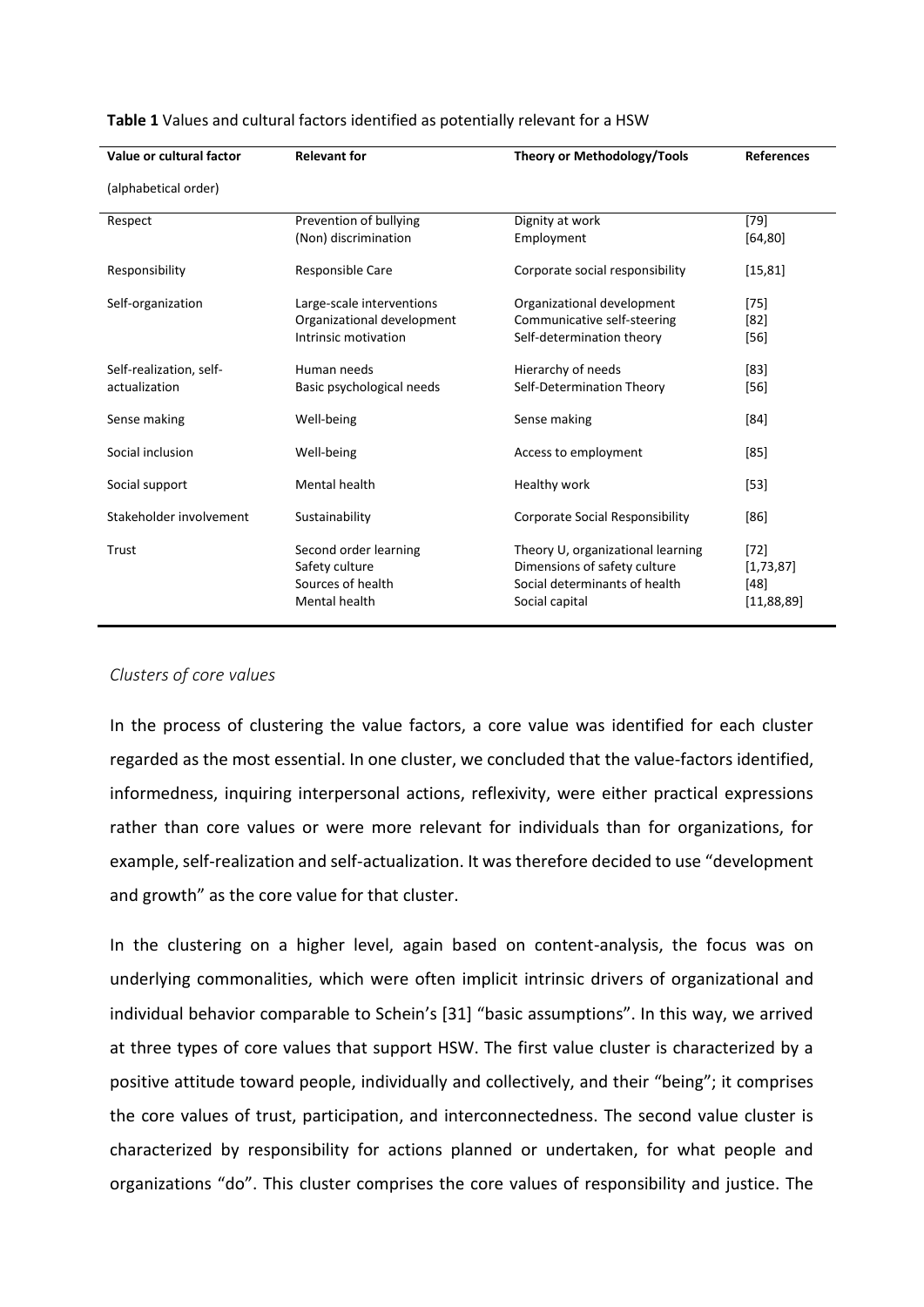third value cluster is relevant for "becoming" and is characterized by the alignment of personal and organizational development; it comprises the values of growth and resilience.

Fig. 1 presents a framework representing the identified three value clusters, the seven core values, and the associated value-factors.



*Figure 1.* A framework of core values, value factors and value clusters that support health, safety and well-being (HSW).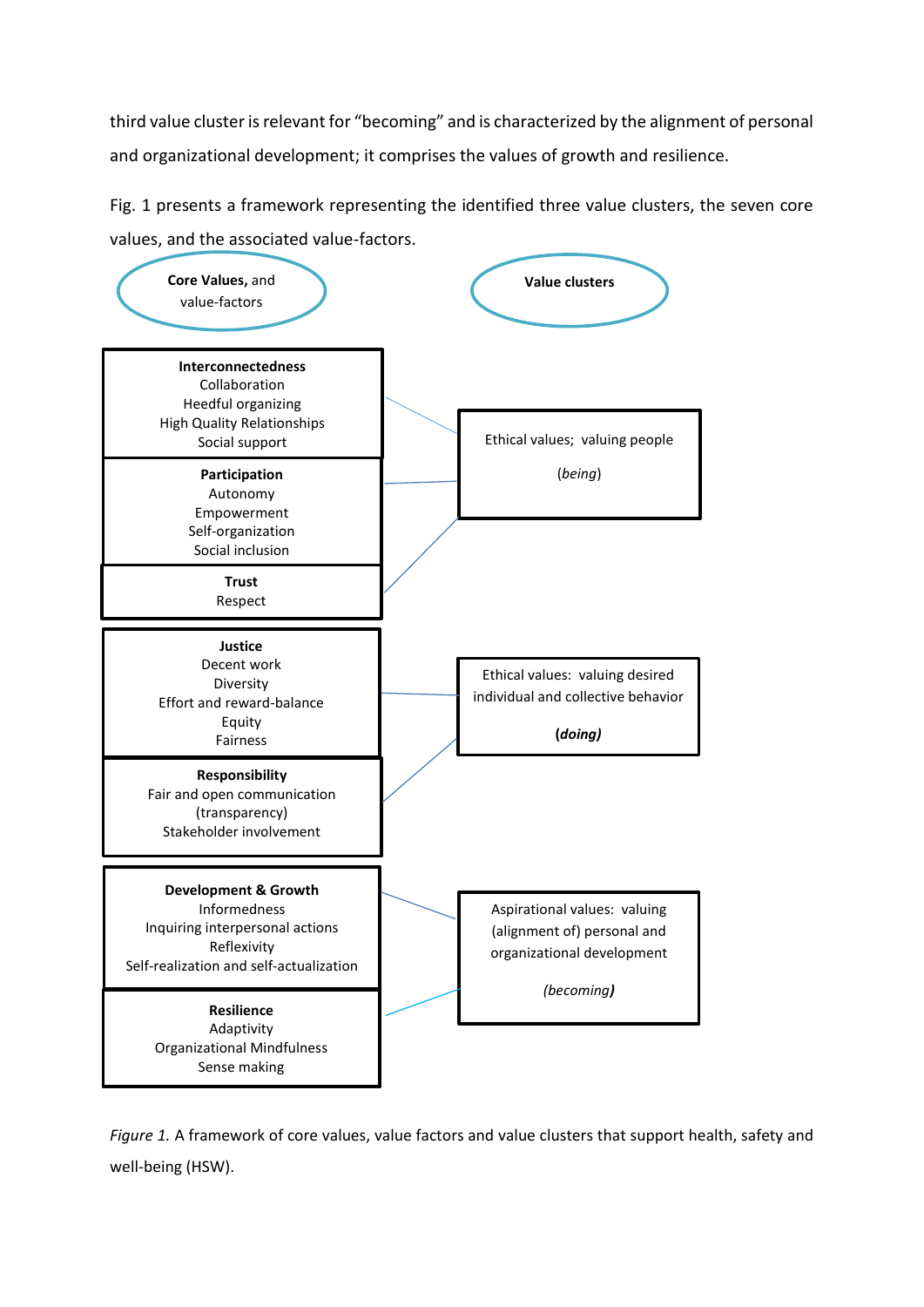# **Discussion**

We will now present some additional insights about the seven core values identified**.**

### *Interconnectednes*s

Human beings are "social beings" [78]. Interconnectedness is fundamental because people are not only individuals; it implies that, to a certain extent, affective involvement is important, and identity is linked with the social environment. Organizations are also social communities. Related value factors are heedful organizing, high-quality relationships, and social support,

### *Participation*

Participation is a cornerstone in any good HSW policy and practice and part of the legislation on HSW in most countries. Tripartite organizations, such as ILO, and worker representation are fundamental to HSW policy. There is clearly a connection here with the value of a safe and healthy life for every individual, and the recognition of health and safety at work as a fundamental right [28]. Related value factors are autonomy, empowerment, self-organization and social inclusion.

# *Trust*

In the literature, there is a lot of evidence that trust is important for HSW; recent overviews with respect to safety are available [73,90]. However, in the literature the specific meaning attributed to the concept of trust varies, as well as references to aspects of HSW. Addressed are: mutual trust between employees and senior executives, trust in teams of co-workers and the relevance of trust for safety culture in general [91], workers' trust in the efficacy of safety systems and in peer safety ability [92], trusted communication in managing chemical safety [93], trust between workers and management [11], trust in supervisors [94]; trust as an element of emotional social support and as a precondition for implementation of interventions [52,96] and organizational change [96]. A related value factor is respect.

There is also literature that points out that too much trust can have negative effects, especially for safety. Too much trust in, for example, the efficacy of safety systems, safety rules, and in managers' ability to manage safety, may decrease alertness and critical reflection, which can lead to unsafe situations, especially in non-routine situations [97,98].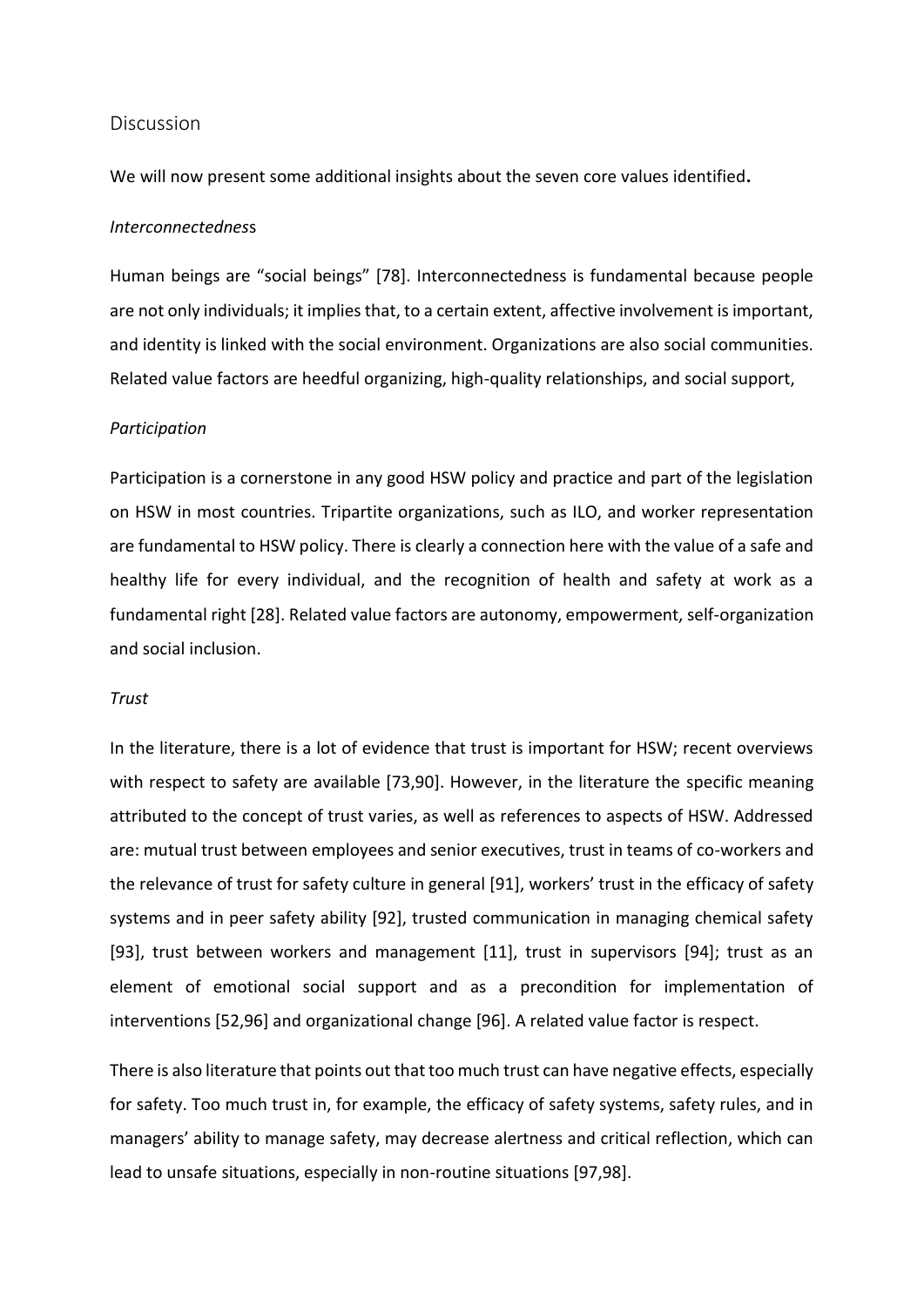### *Justice*

In the literature on safety culture, justice is seen as an important prerequisite [1,73]. Justice, procedural as well as distributive justice, is also regarded as a determinant of mental health at work [74]. If people are not treated in a just way, they might easily become frustrated or stressed or have feelings of burnout. Related value factors are decent work, diversity, equity, effort and reward balance and social inclusion.

### *Responsibility*

The concept of responsibility is linked with that of "prevention culture", partly through the closely related concept of "Corporate Social Responsibility" [15-17,99], which implies a link with business ethics. Related value factors are open communication or transparency and stakeholder involvement.

# *Development & Growth*

For organizations as well as for individuals, development and growth are important. For organizations, this implies the quest for economic growth and economies of scale, as well as innovation. For individuals, development and personal growth are important to realize their potential and for self-actualization; it can be seen as an inherent human desire [56]. Related value factors are informedness, inquiring interpersonal actions, reflexivity, self-realization and self-actualization.

# *Resilience*

Resilience of organizations and individuals is important for their functioning, development, and even survival under adverse conditions. It is especially relevant in complex contexts, where not all adverse conditions can be foreseen and prevented, thus implying the importance of "managing the unexpected" [70]. In human resource management literature, the importance of psychological alignment of individual and organizational values and goals is emphasized as important for organizational resilience as well as for individual well-being [46]. Related value factors are adaptivity, organizational mindfulness, and sense making.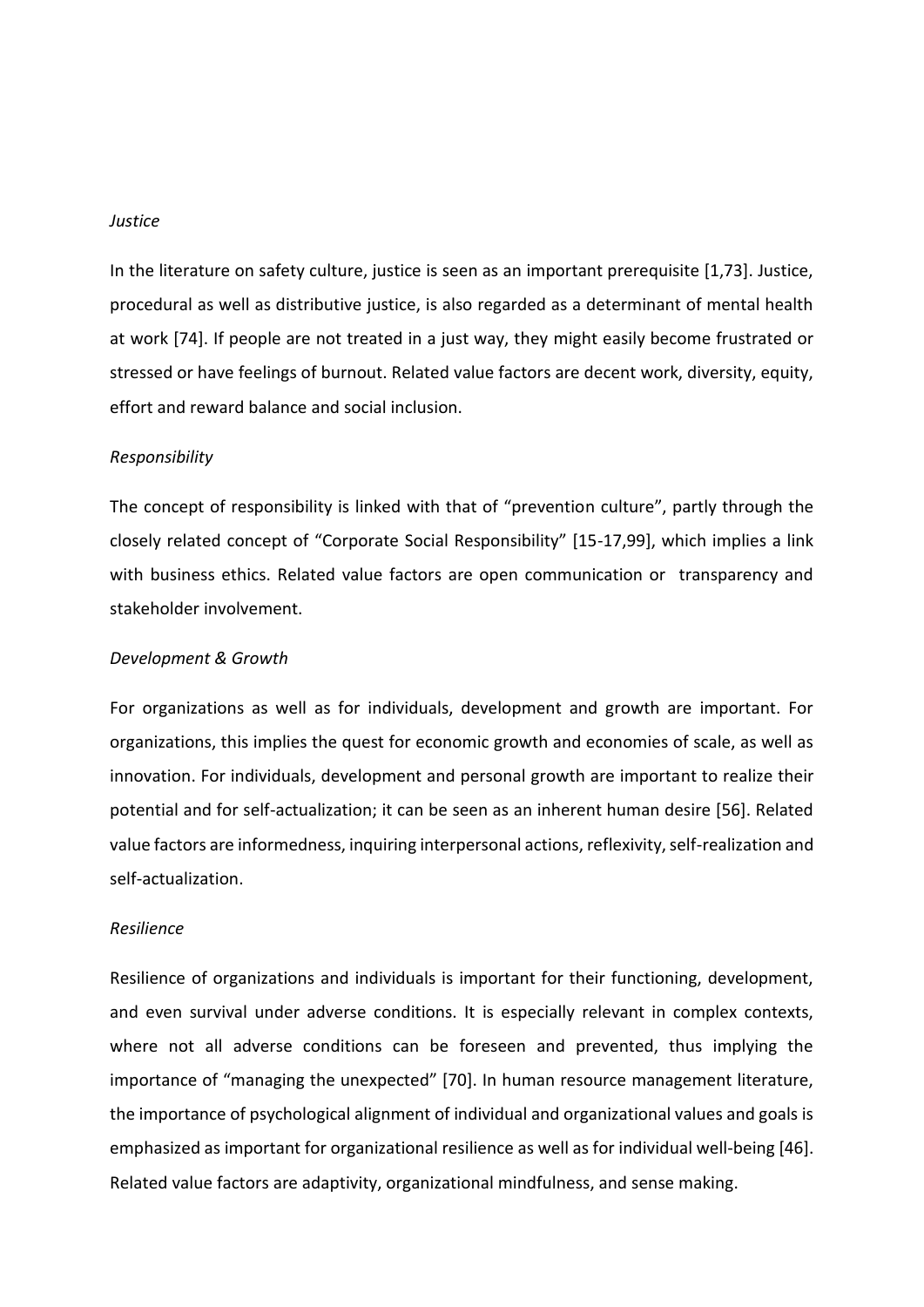### *The strategic meaning of core values for HSW*

Many companies nowadays have defined their core values. In principle these serve to define and develop their "corporate identity". For top managers core values are important, and they guide – in principle – their strategic decisions. The literature and the stakeholders/experts involved in our workshops suggest that the core values identified may help both to increase the strategic meaning of HSW for organizations and to strengthen top management's commitment to HSW.

The core values identified form important cross-linkages between the often separated areas of HSW. The direct impact of core values on people, individually or collectively is mainly described in the literature on social determinants of health and includes the experience of being valued and respected individually but also as a team and organizational member, doing "meaningful work" [100] and being inspired, motivated and engaged through alignment of individual and organizational goals [46]. In the HSW literature indirect impacts are described via better organizational conditions or social environment and better HSW, especially safety, management. An implication seems that the concept of "prevention culture" should not only focus on rational approaches for dealing with HSW risks, but also on the relevant social values.

The core values identified potentially have a profound impact on the organization and its members. Both direct and indirect impacts on HSW can be relevant. The impact of shared core values is addressed in the management literature extensively, often referring to the wellknown "Seven S model" of the Mc Kinsey management consultants [25]. That model suggests an impact of shared values on the structure, strategy, systems, style, skills and staff of organizations.

The three clusters of core values are not fully independent. There is a significant relationship between justice and trust, which is described extensively in the safety literature [1,73] and by [32] in the more general literature, often in the negative: injustice leads to poor communication and distrust.

Finally, in the former century there were significant "schools of thought" inspired by the pursuit of what was then called "humanization of work". Thereafter rational approaches dominated the thinking about health and safety. Recently, there is a renewed attention for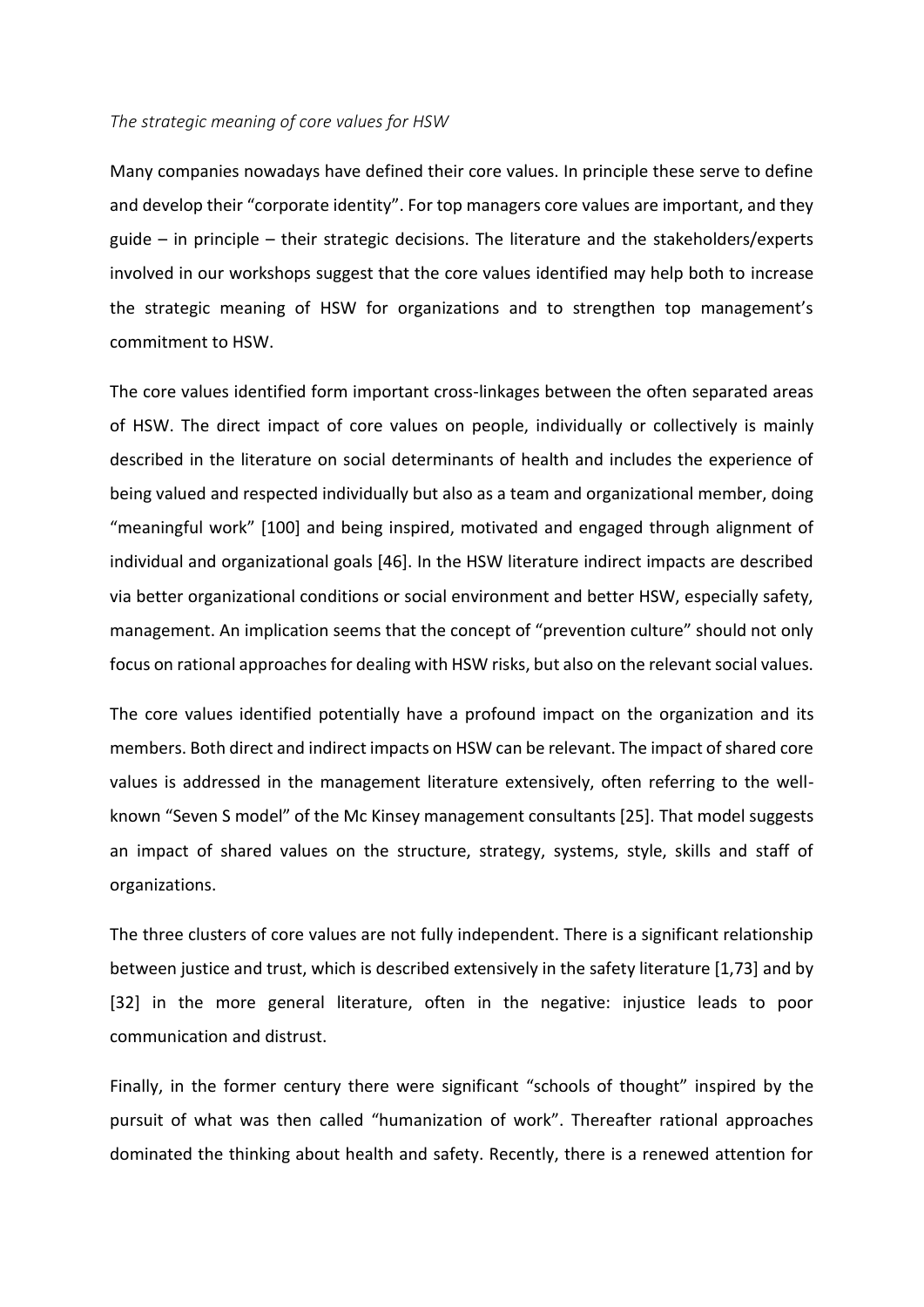what now is called "business ethics", associated with corporate social responsibility as well as a broader call for human-oriented and sustainable approaches. The core values that support HSW fit well in this societal development and may perhaps even inspire the HSW community to rediscover the relevance of "humanization of work".

### *The broader meaning of the HSW core values*

In this research we focused on core values and their impact on HSW. Our focus was on the organizational level. However, values and culture are also quite relevant on two other levels: on the macro level [21] and also on the level of occupations. Schein [101] distinguished the culture of top managers, of engineers and saw these two as internationally shared values among these occupations, and workplace cultures which are often very local in nature. Both the macro and occupational culture will impact organizational culture and the adoption of core values in organizations.

The impact of values does not stop at the fence of a production plant or workplace. Values have an impact in decision-making, acting and on the behavior of the managers and workers that have internalized them. Indeed, in the long run, companies cannot be socially responsible externally without being socially responsible internally – and vice versa [15,102]. It can therefore be no surprise that the core values identified also have a broader relevance. This is illustrated by the enormous impact of trust and distrust in financial institutions.

The three core values whereby "being" is valued, i.e. interconnectedness, participation, and trust, seem also relevant for broader corporate social responsibilities, e.g., for valuing and respecting human rights, the company's neighbors, ecosystems, indigenous people, and future generations. The values "justice" and "responsibility" are clearly key values underlying the essence of corporate social responsibility and fair business practices, and for communication with and involving stakeholders. The values relevant for aligning personal and organizational growth and development, i.e., growth and development, and resilience, are also relevant for economic development and for society as a whole. To clarify fully these broader relationships would merit a dedicated follow-up project.

In human resource management literature it is stated that aligning the values and goals of organizations with the goals and values of the employees is key to creating organizations that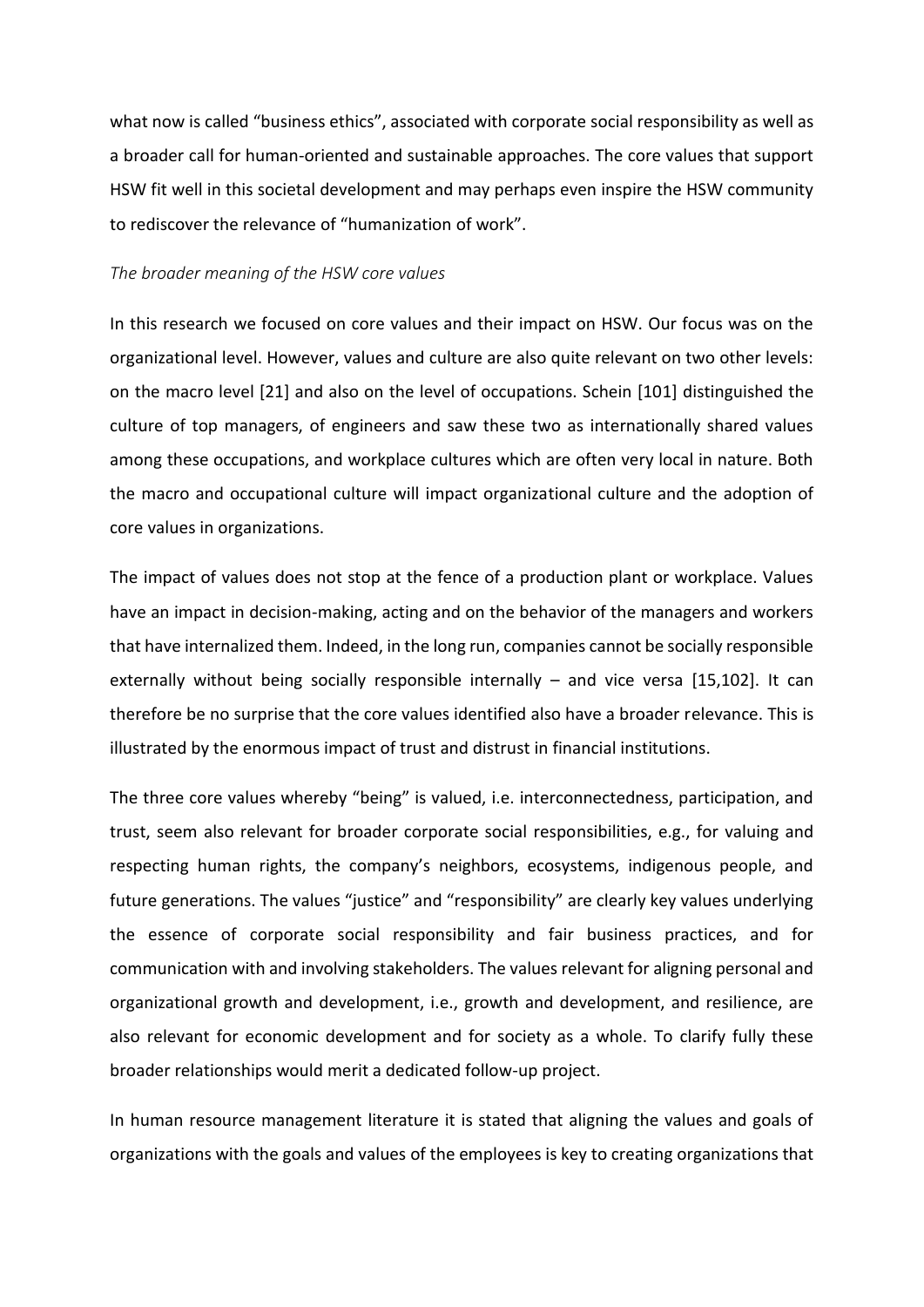can be characterized as "High Commitment – High Performance" organizations [46]. This suggests that the core values that support HSW can also function as "organizational resources" that may complement job and personal resources in generating work engagement [compare 103] and high performance, while fostering HSW.

### *Practical implications*

In several companies, core values are defined at the top and are espoused as the normative framework for employees' behavior. For the shop floor this may mean that the core values are coming from "above" and are not easily internalized as their own. According to the experience of the participants of the workshops, core values often remain vague, indefinable and without normative and behavioral consequences for managers and personnel. In such cases they have no effect on internal practices and little or no impact on HSW.

From an unpublished side study on the organizational practices in dealing with core values, we identified a good practice for the processes of defining and internalizing core values in organizations. In that case half of the core values were defined by top management and the other half were defined bottom-up. In the end, the set of core values was adopted explicitly by top management and workers' representatives, and was communicated through a series of Socratic dialogue events to which all employees with a permanent contract were invited and the majority of them participated. For internal use, each core value was associated with a limited set of "key words", each key word being translated into guidance for desired behavior. These behavioral guidelines were internally broadly communicated through the company media, whereby there was room for personal views and experiences. The behavioral guidelines were also input for meaningful conversations launched at dialogue events. In this way the core values defined bottom-up had consequences for management behavior, while the whole set of core values received much credibility and ownership on the shop floor. Some examples on how the core values identified in this research can be made concrete and tangible by associated keywords and examples of desired behavior are presented in Table 2.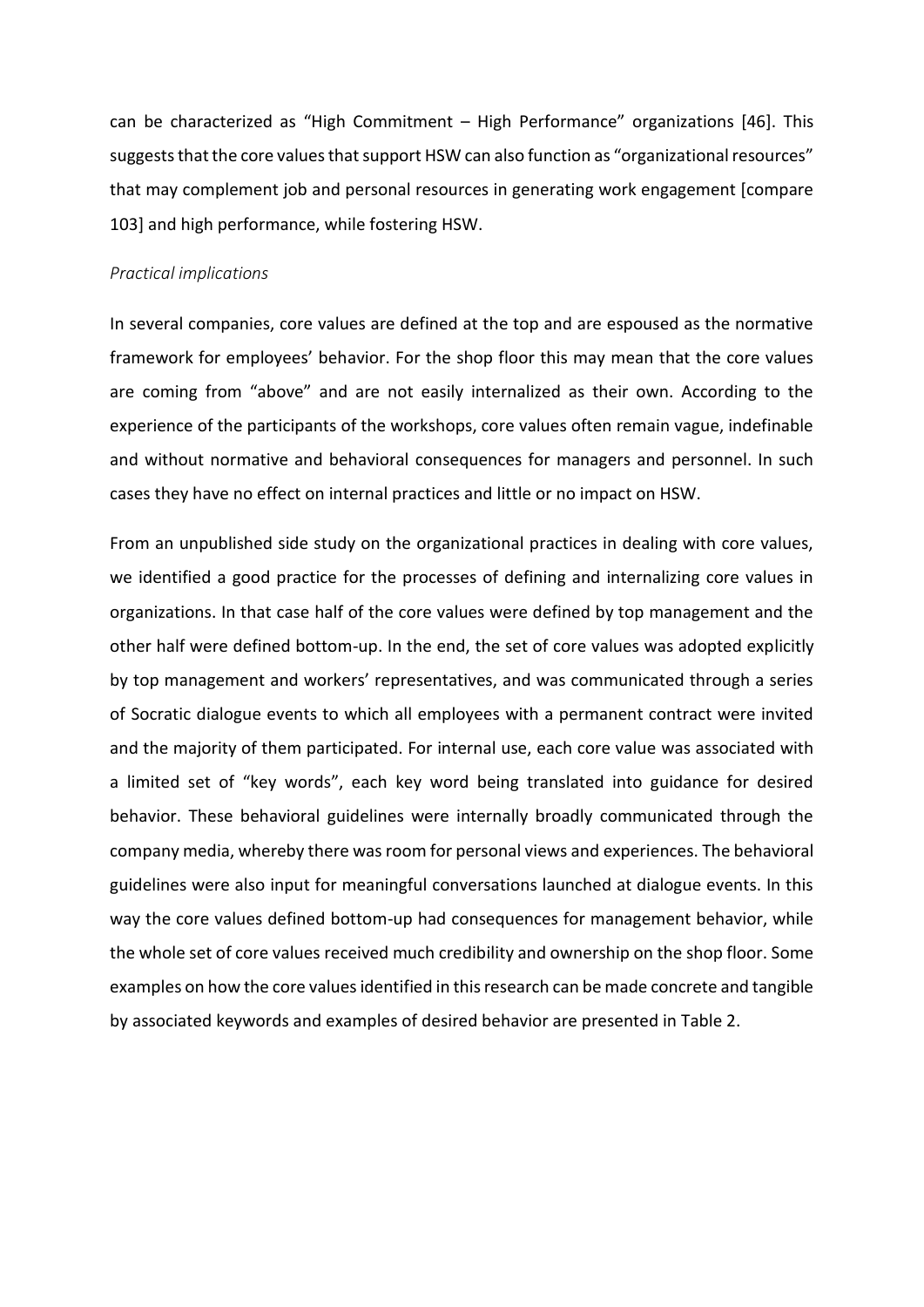| Table 2. Illustration of the translation of health, safety and well-being (HSW) core values into desired |  |
|----------------------------------------------------------------------------------------------------------|--|
| behaviour                                                                                                |  |

| <b>Core values</b>     | <b>Examples of associated key</b><br>words | Examples of behavior, associated with the<br>keywords                                                             |
|------------------------|--------------------------------------------|-------------------------------------------------------------------------------------------------------------------|
| Interconnectedness     | Social support                             | Good teamwork                                                                                                     |
|                        |                                            | Support by managers and coworkers                                                                                 |
| Participation          | Everybody counts                           | Making use of intrinsic motivation and tacit<br>knowledge of workers                                              |
|                        |                                            | Focus on peoples abilities, not on disabilities                                                                   |
| Trust                  | Personal reliability                       | Making mistakes is acceptable as long we learn<br>from them                                                       |
|                        |                                            | Being consistent in actions and words                                                                             |
| Justice                | Blame-free culture                         | Reporting incidents is encouraged (no blame)<br>Do not shoot the messenger who points out<br>dangerous situations |
|                        |                                            |                                                                                                                   |
| Responsibility         | <b>Future orientation</b>                  | Always take long-term impacts (on HSW) into<br>account                                                            |
|                        |                                            | Develop ethically sustainable economic values                                                                     |
| Development and growth | Personal development                       | Develop new competencies and skills<br>Learning on the job                                                        |
| Resilience             | Anticipation                               | Anticipate the unexpected<br>Be prepared to adapt promptly to changing                                            |
|                        |                                            | circumstances                                                                                                     |

The adoption of the core values identified can contribute to the development of OSH management systems and other activities from employers, employees and professionals aiming at prevention or promotion of HSW at work. It is important, however, to keep constantly in mind that shared values cannot simply be planned and deployed. It is not a matter of simply making a statement or implementing an instrument. Core values have to be "lived" by most individuals and be confirmed in social interactions before they are really internalized as "shared values". That is also why business values should be combined with values of the working population. Then, in the end, the core values can become the ethical compass for all members of the organization, to the benefit of HSW, business performance, and society at large.

*Methodological limitations*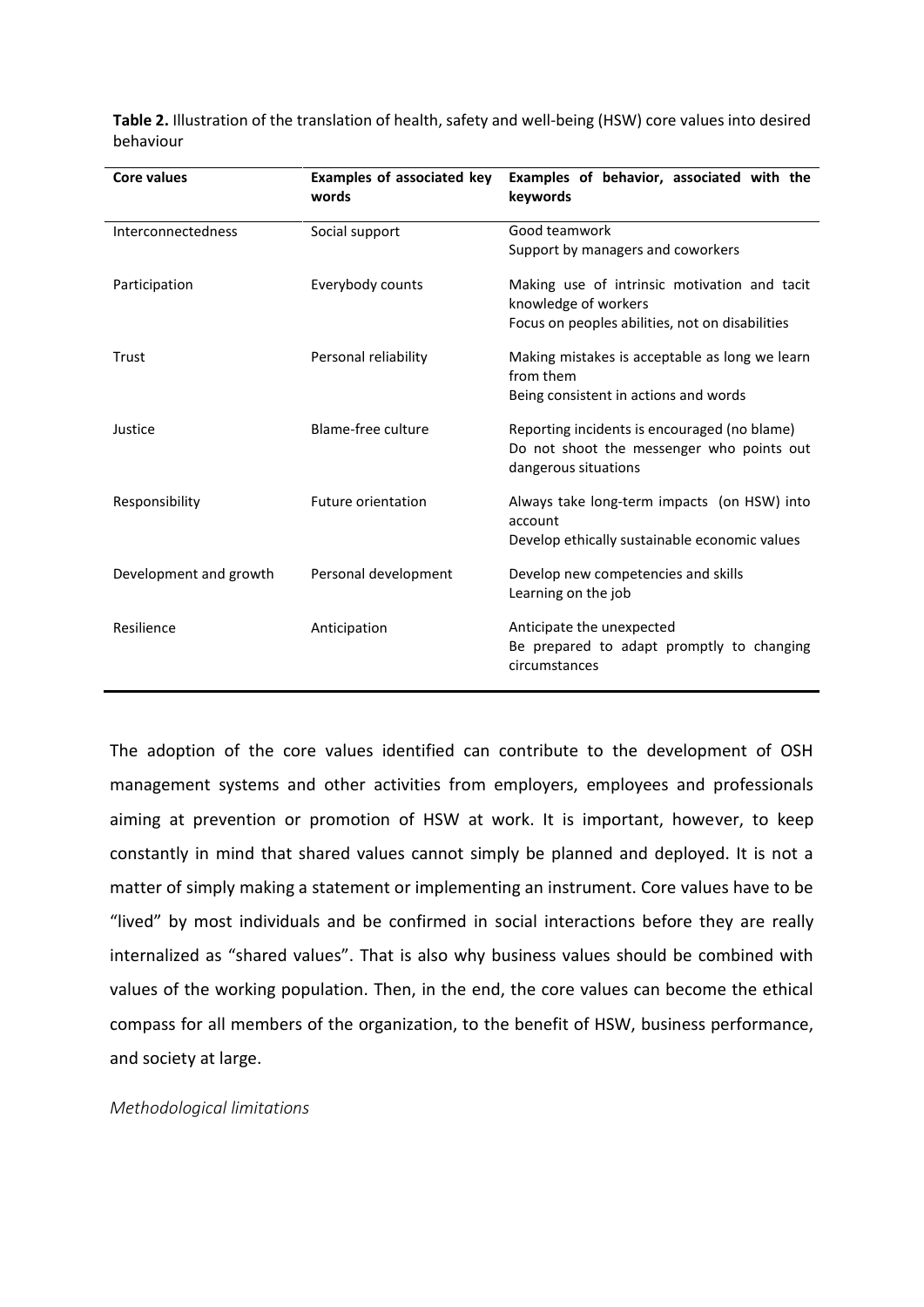The nature of our research was essentially explorative. The international literature used was in the English language only, and mostly from a West-European or North-American origin, complemented by a few publications in the Dutch language. Because we started with the literature we were already familiar with, using the snowball method, we cannot guarantee that we have gained a complete overview of all values relevant for supporting HSW.

Although we followed objective and transparent procedures as much as possible, values remain to some extent ambiguous. In the clustering process, we had to deal with synonyms and overlapping value factors; we cannot exclude the possibility that other researchers would have preferred other core values or terms, for example, fairness instead of justice.

### *Suggestions for further research*

This research explored the core values that are relevant for HSW. It opens up a range of new research perspectives. We mention here:

- (1) To undertake empirical research on the impact of the adoption and internalization of the core values identified on HSW.
- (2) To assess the relationships between the various core values, or clusters of core values identified.
- (3) To explore the impact of national cultures on the adoption and internalization of the core values that support HSW.
- (4) To explore the impact of the core values that support HSW on the wider aspects of corporate social responsibility, OHS management systems, organizational efficacy and organizational identity.

In conclusion, in this study, 29 values and value related factors were identified that are described in the literature as supportive to HSW. These were clustered around seven core values. These seven core values were then grouped in three value clusters.

The first value cluster is characterized by a positive attitude toward people and their "being"; it comprises the core values of interconnectedness, participation and trust. The second value cluster is relevant for the organizational and individual "doing", for actions planned or undertaken, and comprises justice and responsibility. The third value cluster is relevant for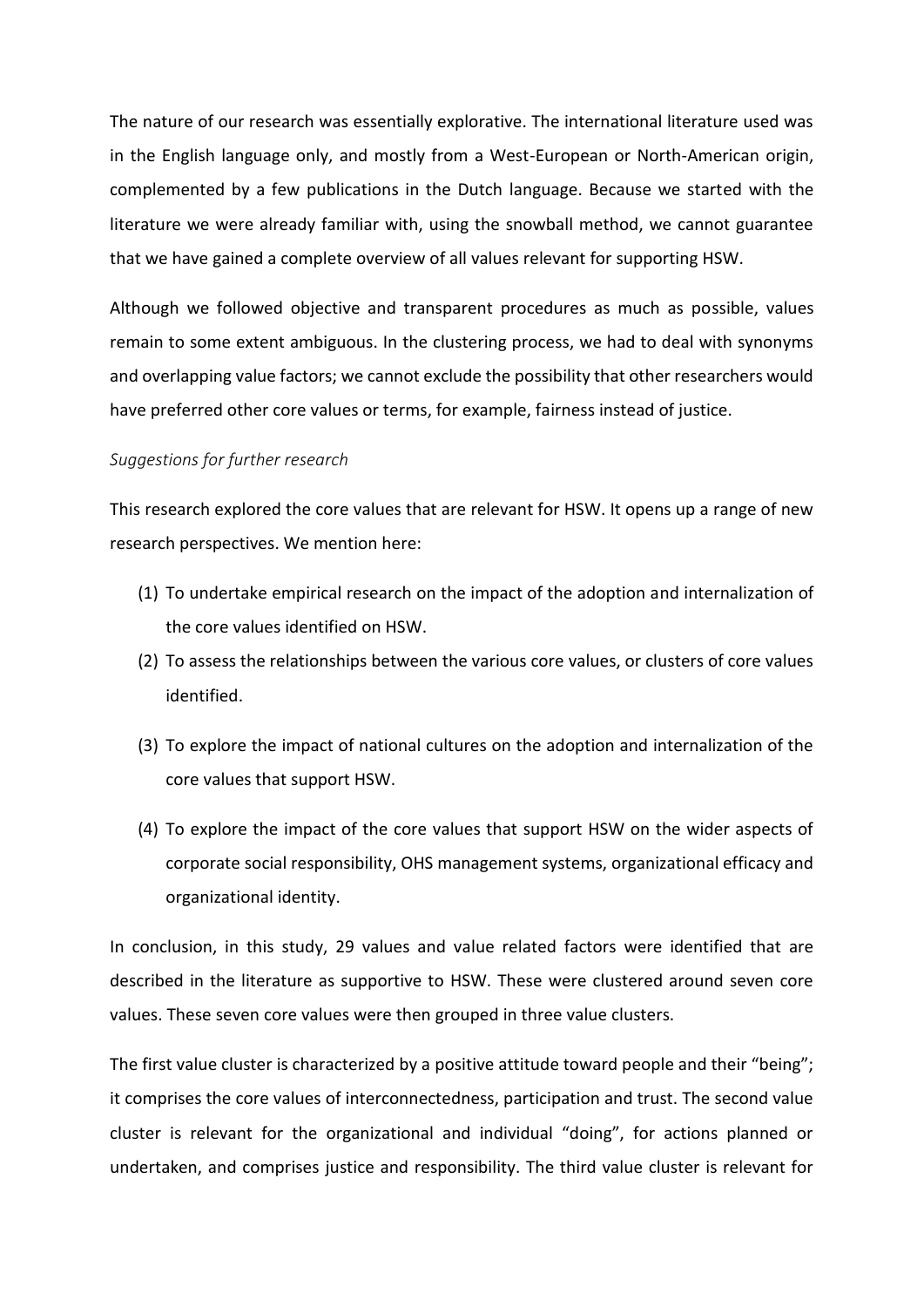"becoming" and is characterized by the alignment of personal and organizational development; it comprises the values of growth and resilience.

The core values or clusters of core values identified can be regarded as "basic value assumptions" that underlie a HSW prevention culture. They form a natural and perhaps necessary aspect of a prevention culture, complementary to a focus on rational and informed behavior when dealing with HSW risks. The core values are also likely to support the development of OSH management systems and other activities aiming at the prevention or promotion of HSW. Finally, these core values have the potential to become the ethical compass for all members of the organization, to the benefit of HSW, business performance, and society at large.

### *Conflicts of interest*

All authors declare to have no financial or personal relationships that could inappropriately influence the research described.

#### *Acknowledgements*

This research project was made possible by subsidies of the Netherland's Ministry of Social Affairs and Employment and Health, Welfare and Sports. We wish to thank the participants of the two workshops with stakeholders for cooperation and especially for sharing their practical insights and notions of practical relevance. Finally, we wish to thank the participants of the 10<sup>th</sup> conference of the European Academy of Occupational Health Psychology, April 2012 Zurich and the so-called 'CAVI' research workshop, October 2012 in Copenhagen, who provided valuable comments on an earlier version of this paper.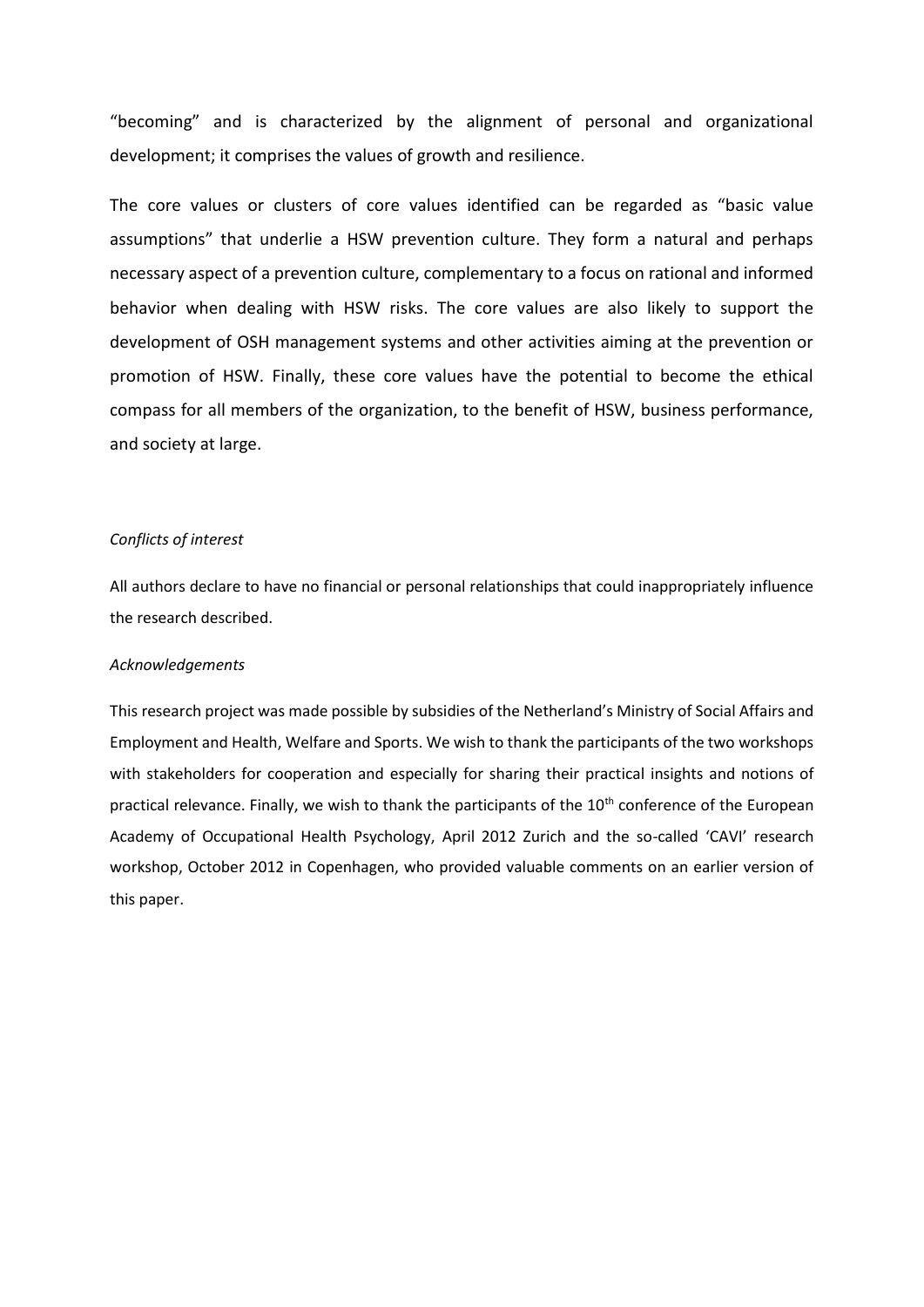# References

- 1. Reason JT. Managing the risks of organisational accidents. Aldershot: Ashgate; 1997. 252 p.
- 2. Hale AR, Hovden J. Management and culture: the third age of safety. In: Feyer MA, Williamson A, editors. Occupational injury: risk, prevention and intervention. London: Taylor & Francis; 1998. 129–66 p.
- 3. Guldenmund FW. The nature of safety culture: a review of theory and research. Saf Science. 2000;34(1-3):215–57.
- 4. Guldenmund FW. Understanding and exploring safety culture [doctoral dissertation]. Oisterwijk (NL): BOXPress; 2010. 254 p.
- 5. Dollard MF, Bakker AB. Psychosocial safety climate as a precursor to conducive work environments, psychological health problems, and employee engagement. J of Occ and Org Psy. 2010;83:579–99.
- 6. Zwetsloot, GIJM, Leka S. Corporate culture, health and well-being In: Leka S, Houdmondt J, editors. A text book for occupational health psychology. Chicester: Wiley-Blackwell; 2010. P. 250–68.
- 7. International Labour Organisation (ILO). Global strategy on occupational safety and health. Geneva: International Labour Organisation; 2004. 20 p.
- 8. International Social Security Association (ISSA). Newsletter of the Section for a Culture of Prevention; 2012.14 p. 1.
- 9. Daniels N. Why justice is good for our health. In: Fernando Lolas S, Lorenzo Agar C, editors. Interfaces between bioethics and the empirical social sciences. Regional program on bio-ethics OPS/OMS. Chile: Pan American Health Organization and World Health Organisation; 2002. P. 37-52.
- 10. Golaszevski T, Allen J, Edington D. Working together to create supportive environments in worksite health promotion. Am J of Health Promotion. 2008;22:1–10.
- 11. Hasle P, Moller N. From conflict to shared development: social capital in a Tayloristic environment. Econ and Ind Democracy. 2007;28:401–29.
- 12. Hasle, P, Sondergaard Kristensen T, Moller N, Gylling Olesen K. Organisational social capital and the relations with quality of work and health – a new issue for research. Jyväslylä: International Congress on Social Capital and Networks of Trust; October 18-20, 2007.
- 13. Lowe G. Creating healthy organizations: how vibrant workplaces inspire employees to achieve sustainable success. Toronto: Toronto University Press; 2010. 248 p.
- 14. Van Marrewijk M. The social dimension of organisations: recent experiences with Great Place To Work assessment practices. J of Bus Ethics. 2004;55:135–46.
- 15. Zwetsloot GIJM, Starren A (eds). Corporate social responsibility and safety and health at work. Bilbao: EU OSHA; 2004. 131 p.
- 16. Jain A, Leka S, Zwetsloot GIJM. Corporate social responsibility and psychosocial risk management in Europe. J of Bus Ethics. 2011;101:619–33.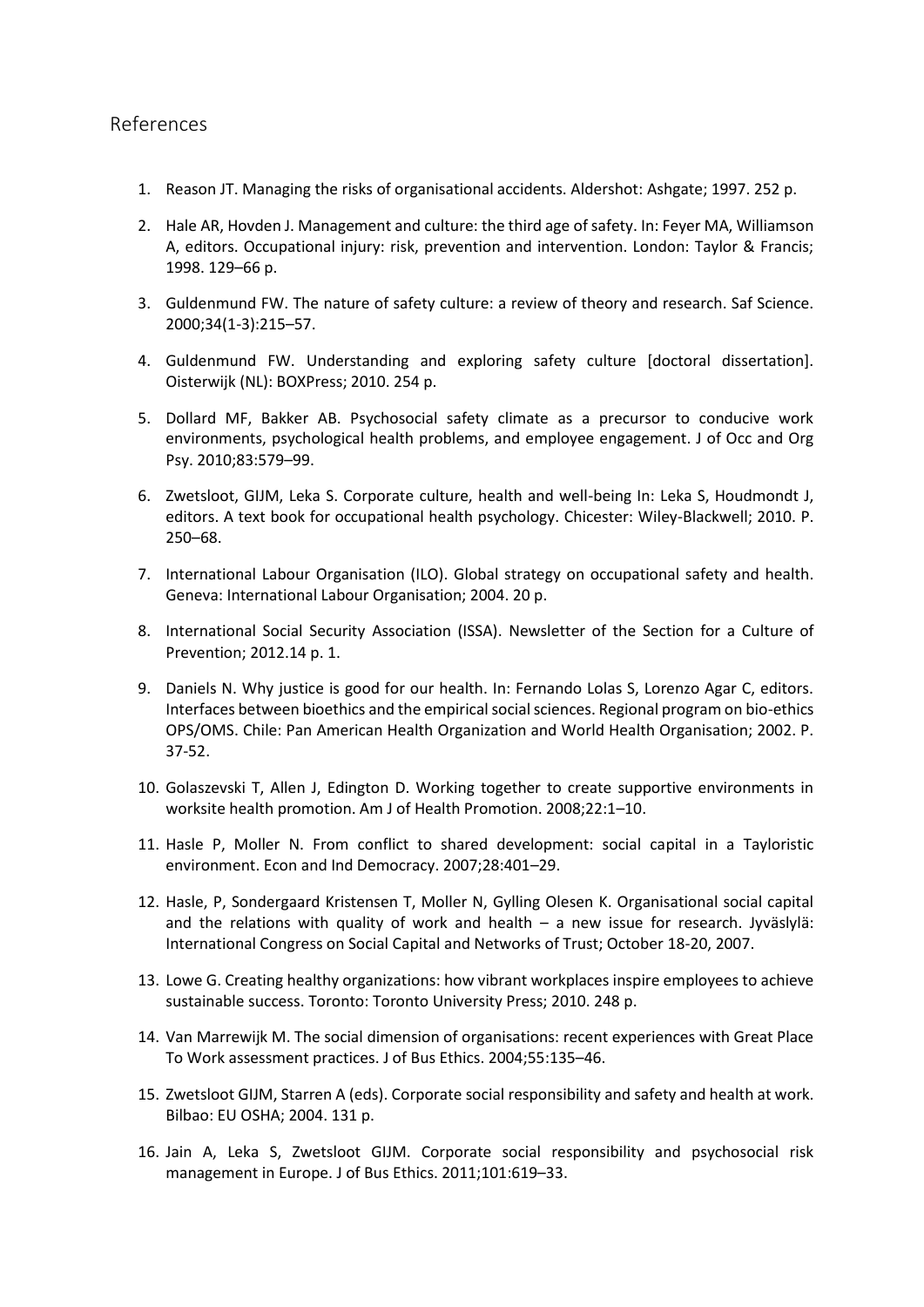- 17. Zwetsloot GIJM. From management systems to corporate social responsibility. J of Bus Ethics. 2003;44:201–07.
- 18. "Value", 2nd meaning, Oxford Dictionary Online [ Internet]. 2013 [cited Jan 15]. Available from: http://oxforddictionaries.com/definition/english/value?q=value
- 19. British Quality Foundation (BQF) 2013. Glossary of European Foundation for Quality Management's excellence model terms [cited 2013 Feb 14]. Available from: http://www.bqf.org.uk/efqm-excellence-model/glossary-terms
- 20. Cambridge Dictionary (CD). "Core value", CD Online (Internet). 2013 [cited 2013 Jan 15]. Available from: http://dictionary.cambridge.org/dictionary/british/core\_1?q=core+value#core\_1\_\_3.
- 21. Hofstede G. Culture's consequences: comparing values, behaviours, institutions and organisations across nations. 2nd ed. Thousand Oaks CA: SAGE; 2001. 597 p.
- 22. Hofstede G, Hofstede GJ, Minkov M. Cultures and organizations: software of the mind. 3rd ed. New York: McGraw Hill; 2010. 560 p.
- 23. Schneider SC. National vs. corporate culture: implications for human resource management. Hum Res Management. 2006;27(2):231–46.
- 24. Senge P. The fifth discipline art and practice of the learning organisation. New York: Doubleday; 1990. 424 p.
- 25. Peters TJ, Waterman RH. In search for excellence. New York:,Harper & Collins,1982.
- 26. 2nd Strategy Conference. Five pillars for a culture of prevention in business and society strategies on safety and health at work, 3-4 February 2011, DGUV Academy Dresden (Internet). 2013 [ cited 2013 Jan 15]. Available from: http://www.dguv.de/iag/en/veranstaltungen\_en/strategie2011/index.jsp.
- 27. Zwetsloot GIJM, Aaltonen M, Wybo JL, Saari J, Kines P, Op De Beeck R. The case for research into the zero accident vision. Saf Sci. 2013;58:41–8.
- 28. Alli BO. Fundamental principles of occupational health and safety. Geneva: ILO; 2008. 221 p.
- 29. Ghai D. Decent work, concept and indicators. Int Labor Rev. 2008;142(2):113–45.
- 30. International Labour Organisation (ILO). Questions and answers on business and occupational safety and health (Internet) [ cited 2013 Aug 8]. Available from: http://www.ilo.org/empent/areas/businesshelpdesk/WCMS\_DOC\_ENT\_HLP\_OSH\_FAQ\_EN/lang--en/index.htm#F12.
- 31. Schein E. A conceptual model for managed culture change. In: Schein E, editor. Organisational culture and leadership. 2nd ed. San Francisco: Jossey-Bass; 1997. 406 p.
- 32. Schein E. Can learning cultures evolve? In: The new workplace: transforming the character and culture of our organizations. Waltham: Pegasus communications; 2007. P. 59-68.
- 33. Giddens A. The constitution of society. 5<sup>th</sup> ed, Cambridge: Polity Press,; 1991. 402 p.
- 34. Schein E. The Corporate Culture Survival Guide. 1th ed, San Francisco: Jossey Bass, 2009.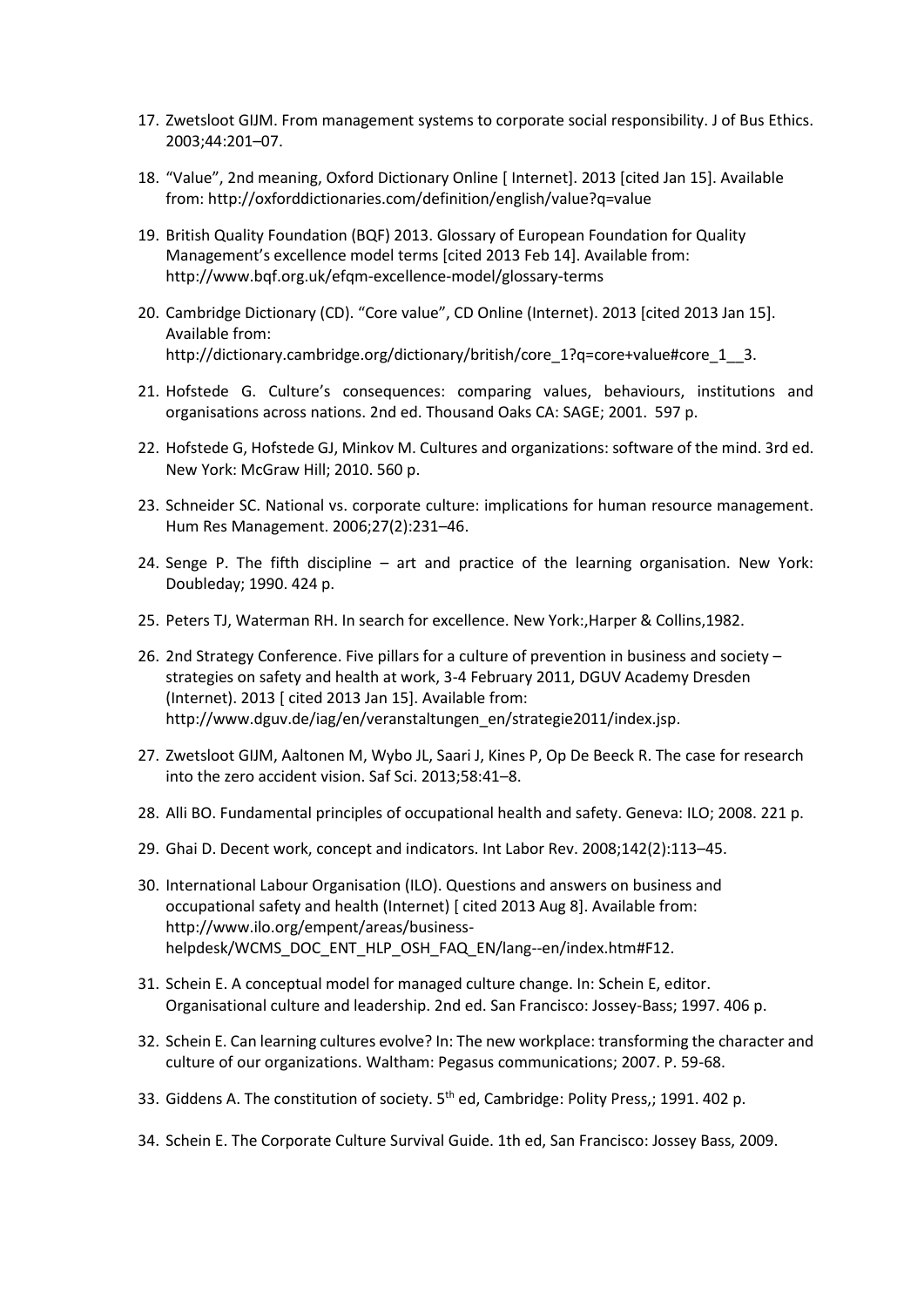- 35. Yassi A. Health promotion in the workplace the merging of paradigms. Methods Inf Med. 2005;2:278–84.
- 36. Goetzel RZ, Shechter D, Ozminkowski RJ, Marmet PF, Tabrizi MJ, Roemer EC. Promising practices in employer health and productivity management efforts: findings from a benchmarking study. J Occup Environ Med. 2007;49(52):111–30.
- 37. Enterprise for Health (EfH): 2005, Guide to best practice driving business excellence through corporate culture and health. Gütersich: Bertelsmann Stiftung; 2005. 98 p.
- 38. Enterprise for Health (EfH). Healthy lifestyles and corporate culture. Gütersich: Bertelsmann Stiftung; 2006. 20 p.
- 39. World Health Organisation (WHO). Healthy workplaces: a model for action for employers, workers, policy-makers and practitioners. Geneva: World Health Organisation; 2010. 32 p.
- 40. European Network for Workplace Health Promotion (ENWHP). Luxembourg Declaration on Workplace Health Promotion in the European Union, updated version. Essen (Germany): ENWHP; 2007. 6 p.
- 41. Leka S, Cox T. The European Framework for Psychosocial Risk Management European Framework. I-WHO Publications: Nottingham, 2008. 184 p.
- 42. Cox S, Cox T. The structure of employees attitudes to safety: an European example. Work & Stress. 1991;5(2):93–106.
- 43. Lee TR. Perceptions, attitudes and behaviour: the vital elements of a safety culture. Health & Safety. 1996;10:1–15.
- 44. McGregor D. The human side of the enterprise. New York: Mc Graw-Hill; 1960.
- 45. Weisbord MR. Productive workplaces, dignity, meaning and community in the 21st Century. 25th anniversary, 3rd ed. San Francisco: Jossey-Bass; 2012. 506 p.
- 46. Beer M. High commitment high performance how to build a resilient organization for sustained advantage. San Francisco: Jossey-Bass; 2009. 390 p.
- 47. Bartholomew LK, Parcel GS, Kok G, Gottlieb NH, Fernandez ME. Environment-oriented theories. In: Planning Health Promotion Programs: An Intervention Mapping approach, 3rd Edition. San Francisco: Jossey-Bass; 2011. P. 113–70.
- 48. Employment Conditions Knowledge Network (EMCONET). Employment conditions and health inequalities – final report to the WHO Commission on Social Determinants of Health. Geneva (Switzerland): World Health Organisation; 2007. 172 p.
- 49. European Agency for Safety and Health at Work (EU-OSHA), Occupational Safety and Health culture assessment – a review of main approaches and selected tools, Bilbao (Spain): EU OSHA, 2011. 79 p.
- 50. Cooperrider D, Srivastva S. Appreciative inquiry in organizational life. Res in Org Change and Development. 1987;1:129–69.
- 51. Kessels J, Boers E, Mostert P. Vrije ruimte –Filosoferen in organisaties [Free space Philiosophy in organizations]. Amsterdam: Boom; 2002. 246 p.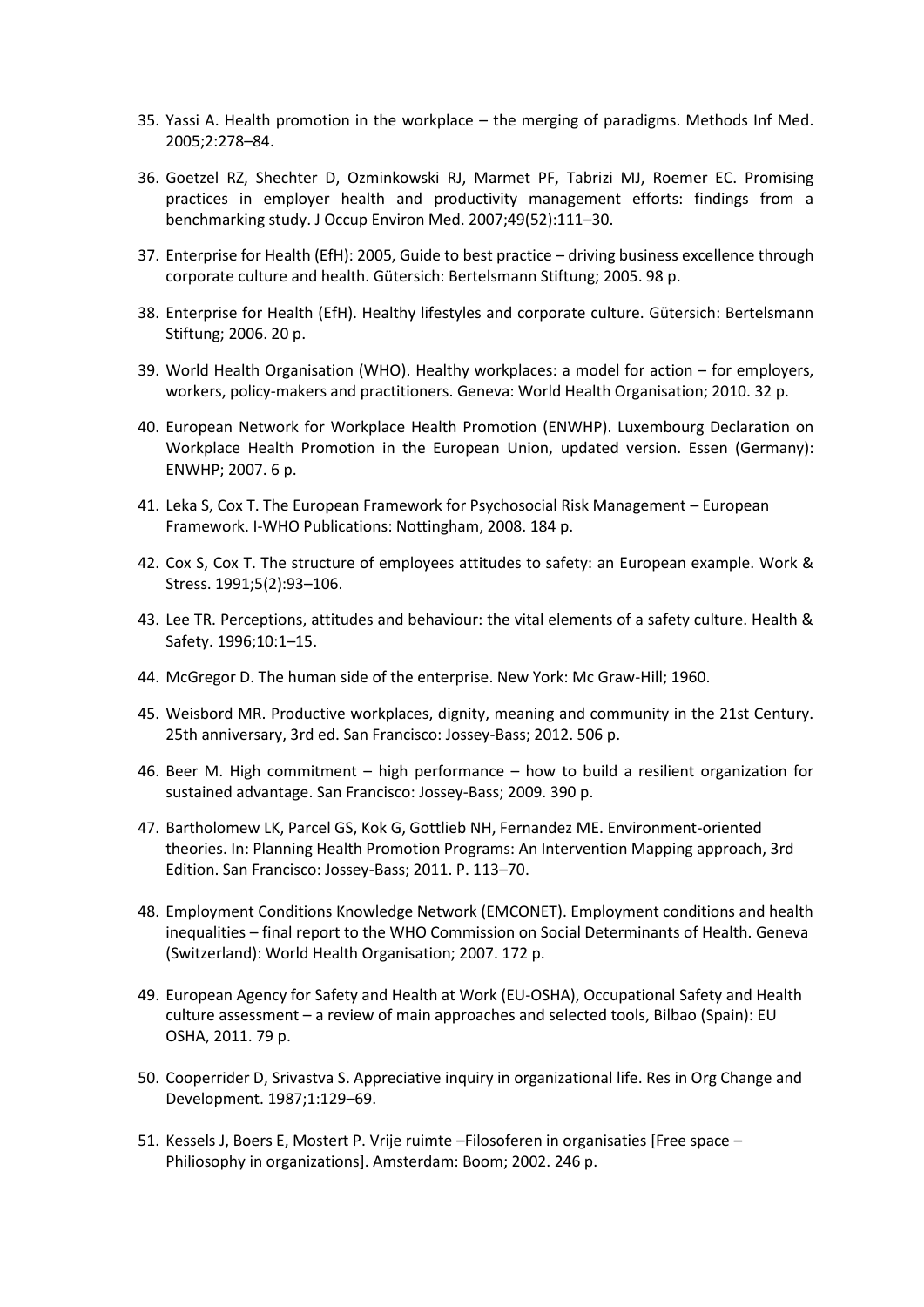- 52. Brown D, Isaacs J. The World Café: shaping our futures through conversations that matter. San Francisco: Berret Koehler Publishers; 2005. 242 p.
- 53. Karasek RA Theorell T. Healthy work: stress, productivity and the reconstruction of working life. New York: Basic Books; 1990. 381 p.
- 54. Huber M, Knottnerus JA, Green L, van der Horst H, Jadad AR, Kromhout D, Leonard B, Lorig K, Loureiro MI, van der Meer JWM, Schnabel P, Smith R, van Weel C, Smid H. How should we define health? BMJ 2011;343:d4163
- 55. Hollnagel E, Woods D, Leveson N. Resilience engineering concepts and precepts, Hampshire. Burlington: Ashgate Publishers; 2006. 397 p.
- 56. Ryan RM, Deci EL. Self-determination theory and the facilitation of intrinsic motivation, social development, and well-being. Am Psy. 2000;55:68–78.
- 57. Markus HR , Shinobu K. Culture and the self: implications for cognition, emotion, and motivation. Psy Rev. 1991;98(2):224–53.
- 58. Dutton JE. Breathing Life into organizational studies. J of Man Inquiry. 2003;12(1):5–19.
- 59. Dutton JE, Heaphy ED. The Power of High Quality Connections. In: Cameron K, Dutton JE, Quinn RE. Positive organizational scholarship. San Francisco: Berrett-Koehler Publishers; 2003. P. 263–78.
- 60. Guest D. Human resource management, corporate performance and employee wellbeing: building the worker into HRM. J of Ind Relations. 2002;44(3):335–58.
- 61. Authority of Canberra Territory Public Service (ACTPS). Respect, equity and diversity framework – creating great workplaces with positive cultures. Canberra (Australia): ACTPS; 2010. 29 p.
- 62. Siegrist J. The adverse health effects of high-effort/low-reward conditions. J of Occ Heath Psy. 1996;1(1):27–41.
- 63. Menon ST. Employee empowerment: an integrative psychological approach. Appl Psy. 2001;50(1):153–80.
- 64. Wallerstein NB, Duran B. Using community-based participatory research to address health disparities. Health Prom Practice 2006;7(3):312–23.
- 65. World Health Organisation (WHO). Social determinants approaches to public health. Geneva (Switzerland): WHO; 2011. 223 p.
- 66. Blas E. From concept to practice, synthesis of findings. In: Social determinants approaches to public health. Blas E, Sommerfeld J, Kurup AS, editors. Geneva: World Health Organisation. 2011. P. 187–211.
- 67. Burke MJ, Scheuer ML, Meredith RJ. A dialogical approach to skill development: the case of safety skills. Hum Res Man Rev. 2007;17(2):235–50.
- 68. Argyris C. On Organizational learning. Malden MA: Blackwell Publishing; 1990. 454 p.
- 69. Marmot M, Ellen J, Bell R, Bloomer E, Goldblatt P. WHO European Review of Social Determinants of Health and the Health Divide. Lancet. 2012;380 (9846):1011–29.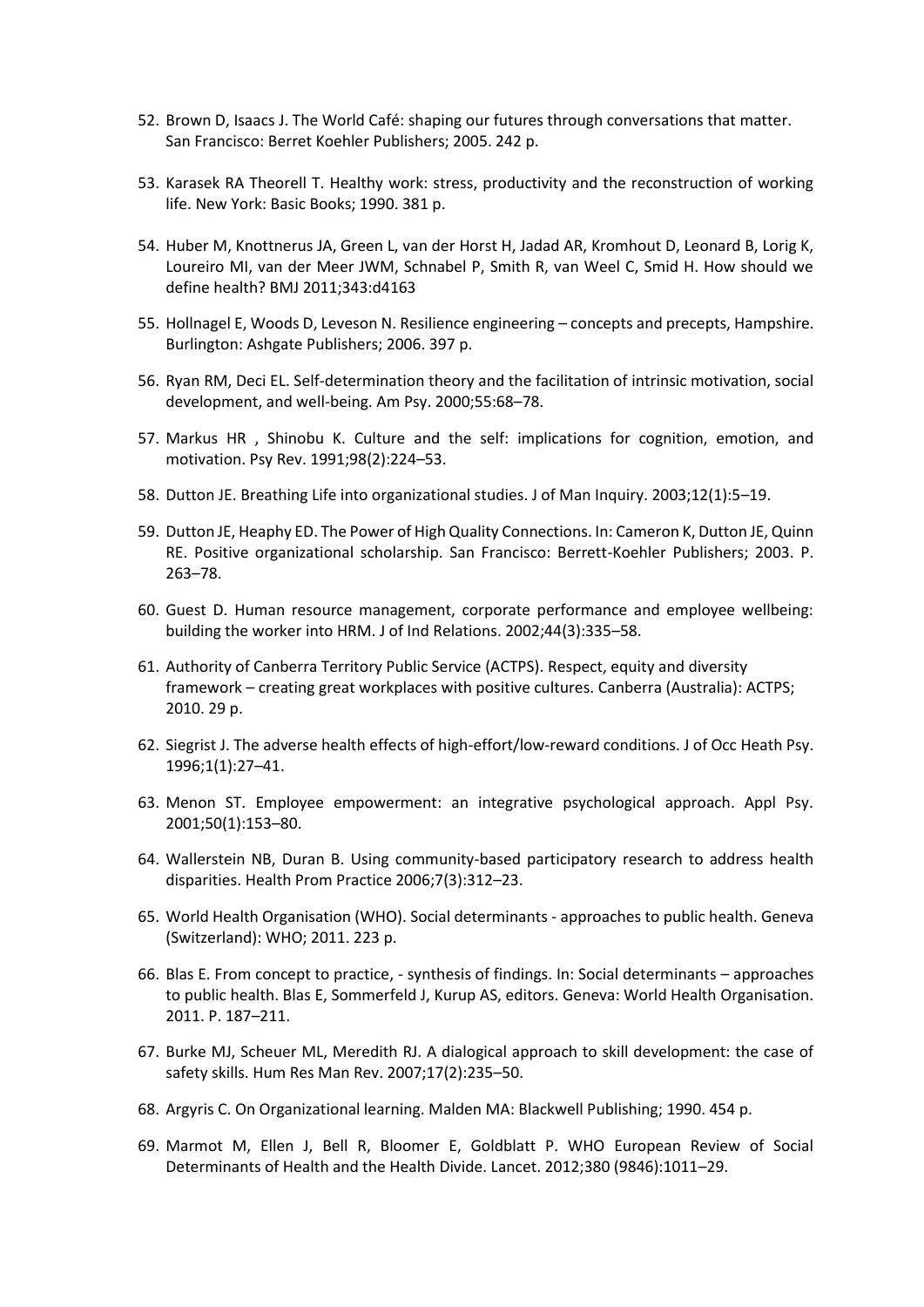- 70. Weick KE, Sutcliffe KM. Managing the Unexpected. 2nd ed. San Francisco: Jossey Bass; 2007. 194 p.
- 71. Hudson PTW, Parker D, Lawton R, Verschuur WLG, van der Graaf G, Kalff J. The hearts and minds project, creating intrinsic motivation for HSE. Paper presented at the SPE International conference on Health Safety Environment in Oil and Gas Exploration and Production. Stavanger: SPE; 2000.
- 72. Scharmer CO. Theory  $U -$  Leading for the Future as it Emerges  $-$  The social technology of presencing. Cambridge MA: SOL; 2007. 534 p.
- 73. Dekker S. Just Culture, Balancing Safety and Accountability. 2nd edition, Aldershot: Ashgate Publishers, 2012. 171 p.
- 74. Ybema JF, van den Bos K. Effects of organizational justice on depressive symptoms and sickness absence: a longitudinal perspective. Soc Sci & Med. 2010;70:1609–17.
- 75. Van der Zouwen T. Building an evidence based practical guide to Large Scale Interventions [doctoral thesis]. Delft: Eburon; 2011. 304 p.
- 76. EU European Council Framework directive 89/391, 1989, Brussels.
- 77. Aalders T, Wilthagen T. Moving beyond command and control: reflexivity in the regulation of occupational safety, health and environment. Law & Policy. 1997:19(4):415–43.
- 78. Van Breda A. Resilient workplaces: an in initial conceptualization, families in society. J of Contemp Soc Serv. 2011;92(1):33–40.
- 79. Tehrani N, editor. Building a culture of respect managing bullying at work. New York: Tailor & Francis; 2001. 224 p.
- 80. Martin Egge SA, Creating an environment of mutual respect within the multicultural workplace both at home and globally. Man Decision. 1999;37(1):24–28.
- 81. International Council of Chemical Associations (ICCA). Responsible Care Global Charter. Brussels (Belgium): ICCA/CEFIC; 2006. 16 p.
- 82. Cornelis A. Logica van het gevoel [The logic of feeling]. Meppel: Boom; 1988. 434 p.
- 83. Maslow AH. A theory of human motivation. Psy Rev. 1943;50(4):370–96.
- 84. Weick KE. Sense making in Organizations, New York: SAGE, 1995. 230 p.
- 85. Evans J. Employment, social inclusion and mental health. J of Psy and Mental Health Nursing. 2000;7(1):15–24.
- 86. Jamali D. A stakeholder approach to corporate social responsibility: a fresh perspective into theory and practice. J of Bus Ethics. 2008;82:213–31.
- 87. Burns C, Mearns K. Mc George P. Explicit and implicit trust within safety culture. Risk Analysis. 2006;26(5):1139–50.
- 88. Kouvonen A, Kivimäki M, Vahtera J, Oksanen T, Elovainio M, Cox T, Virtanen M, Pentti J, Cox SJ, Wilkinson RG. Psychometric evaluation of a short measure of social capital at work. BCM Public Health. 2006;6:251.